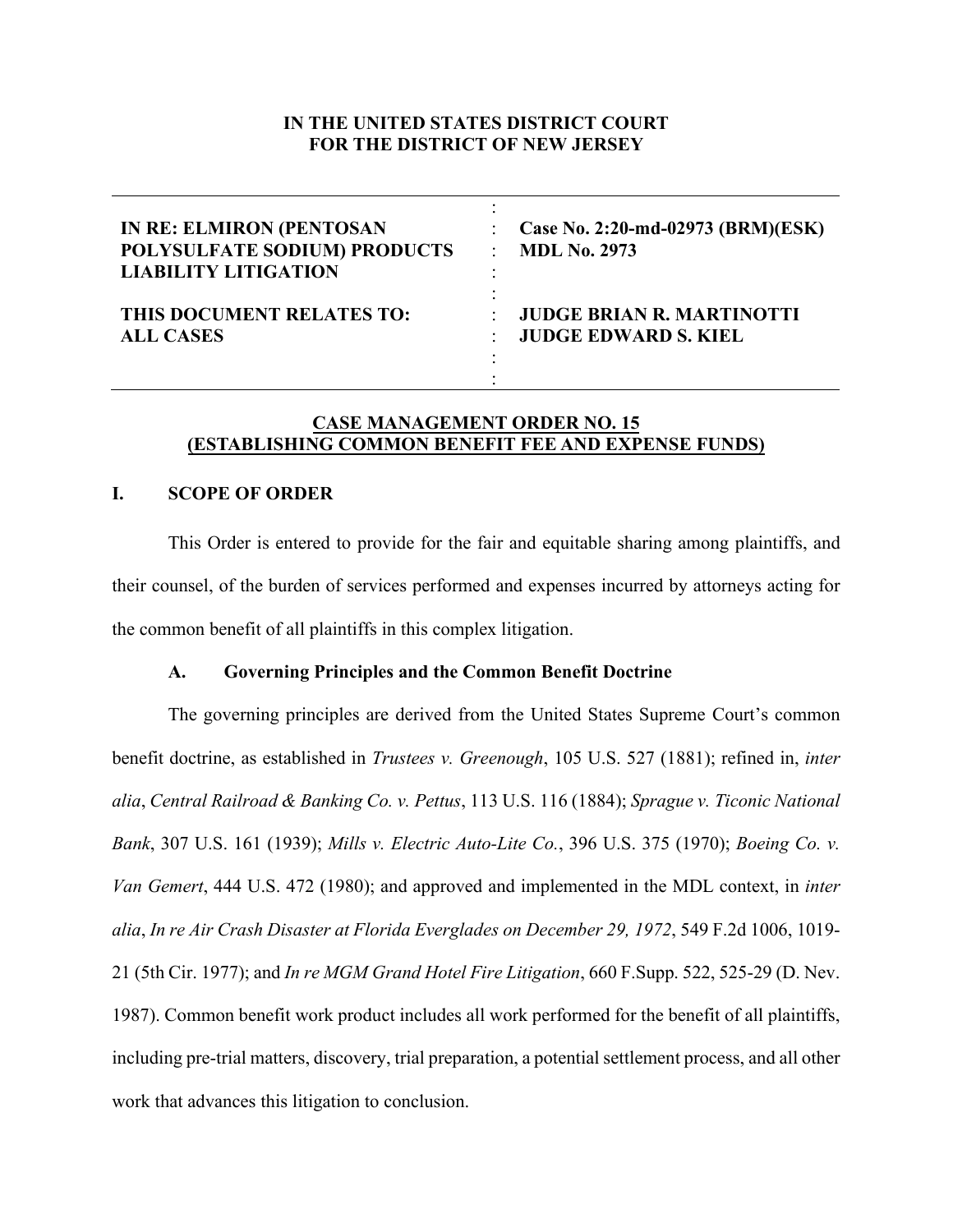### **B. Application of this Order**

This Order applies to all cases now pending, as well as to any case later filed in, transferred to, or removed to this Court and treated as part of the coordinated proceeding known as *In re Elmiron (Pentosan Polysulfate) Products Liability Litigation*, MDL 2973 (the "MDL"). This

Order further applies to:

- (1) every appointed PSC member and their respective law firm, regardless of whether the plaintiff's attorney signs the "Participation Agreement" attached hereto as Exhibit A;
- (2) each attorney who represents a plaintiff with a case now pending in or later filed in, transferred to, or removed to this Court, regardless of whether the plaintiff's attorney signs the "Participation Agreement" attached hereto as Exhibit A, and regardless of whether the attorney also has cases outside the MDL (filed or unfiled) ("the MDL Plaintiffs' Counsel"); and
- (3) any attorney who represents plaintiffs with cases filed in state court and who elects to sign the Participation Agreement ("the Participating Non-MDL Plaintiffs' Counsel") (together with the MDL Plaintiffs' Counsel, "Participating Counsel").

## **C. Participation Agreement (Exhibit A)**

Exhibit A, attached hereto and incorporated herein, is a voluntary Participation Agreement between: (1) the Plaintiffs' Steering Committee ("PSC") and other plaintiffs' attorneys who seek to perform common benefit work in connection with the MDL, and (2) plaintiffs' attorneys with cases solely in state court who elect to sign the Participation Agreement and perform common benefit work. The Participation Agreement is a private and cooperative agreement between plaintiffs' attorneys only, and not defendants or defendants' counsel. All plaintiffs' attorneys who currently have cases pending in any state court and who want to become a Participating Counsel shall, within 60 days of this Order, execute the Participation Agreement, which shall be provided to any known State Court Counsel by Plaintiffs' Liaison Counsel. Any plaintiffs' attorney who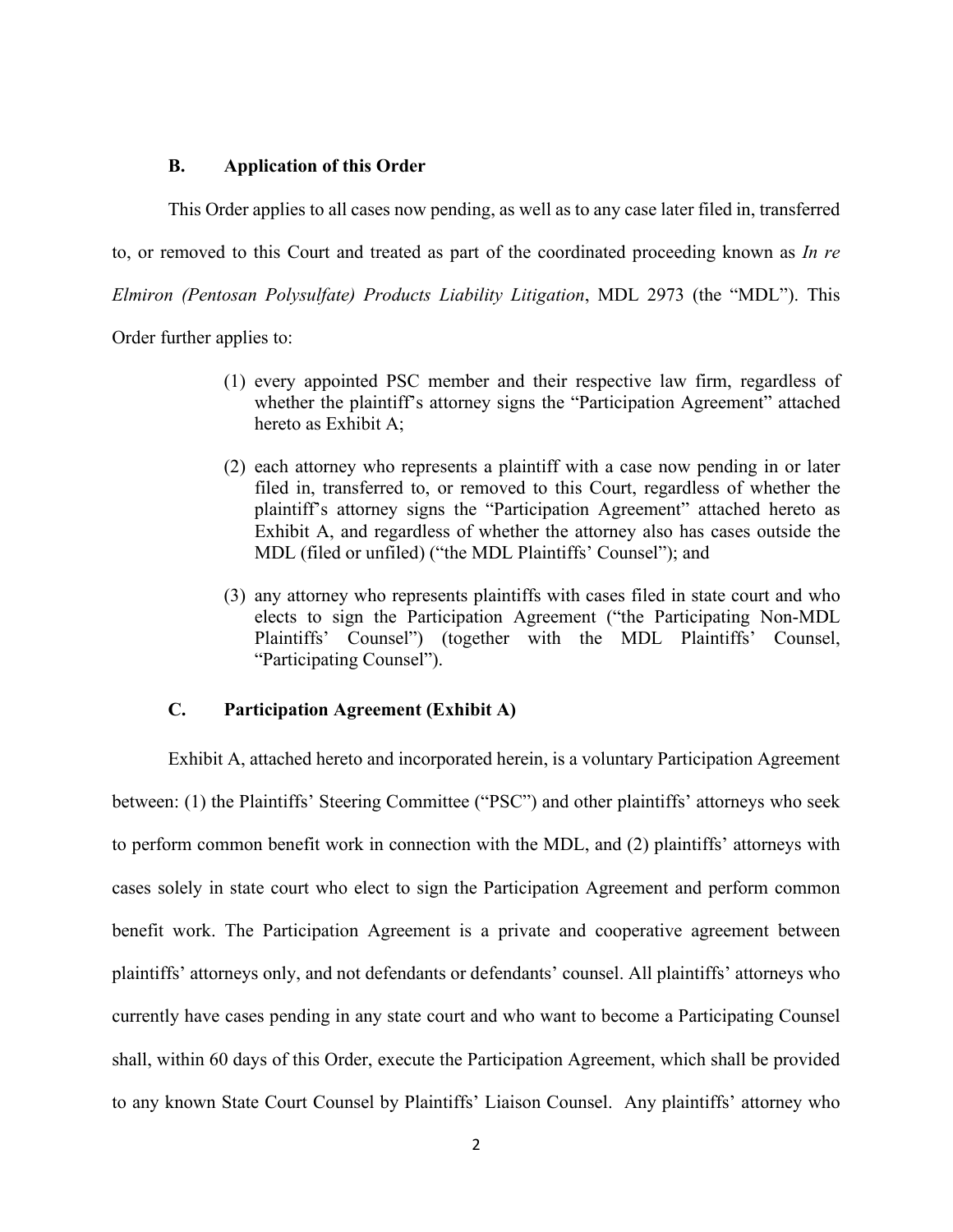does not yet have an Elmiron case filed in any federal or state court and who wants to become a Participating Counsel may also execute the Participation Agreement. Any plaintiffs' attorneys who, in the future, only have cases pending in any state court and who want to become a Participating Counsel shall be permitted (and encouraged) to execute the Participation Agreement.

The Court recognizes the jurisdictional rights and obligations of the state courts to conduct their state court litigation as they so determine and that the state court litigations may include counsel who are Participating Counsel who have executed Exhibit A, as well as Participating Counsel who are bound by this Order under Section I.B.1, I.B.2, or I.B.3. The Participation Agreement and this Order shall not be cited by a Party to the Participation Agreement in any other court in support of a position that adversely impacts the jurisdictional rights and obligations of the state courts and state court Participating Counsel.

### **II. TIMING OF SUBMISSIONS**

Time and expense submissions are to be made on the  $30<sup>th</sup>$  of each month, beginning on August 30, 2021. Each submission should contain all time and expenses incurred during the calendar month prior to the submission date (*i.e*., the September 30, 2021 submission should include all time and expenses incurred during the month of August 2021), though the first submission should include all time and expenses incurred through July 2021. All time and expense submissions should be accompanied by contemporaneous records and verified by a partner or shareholder in the submitting firm or by a member of the Court-Appointed Elmiron PSC if that person is not a partner or shareholder in the submitting firm. In addition, each firm that makes a common benefit time and/or cost submission for a given month shall also be required to submit a brief summary (no more than 2 or 3 sentences) summarizing the contribution that each time keeper from that law firm made toward the common benefit and advancement of the litigation.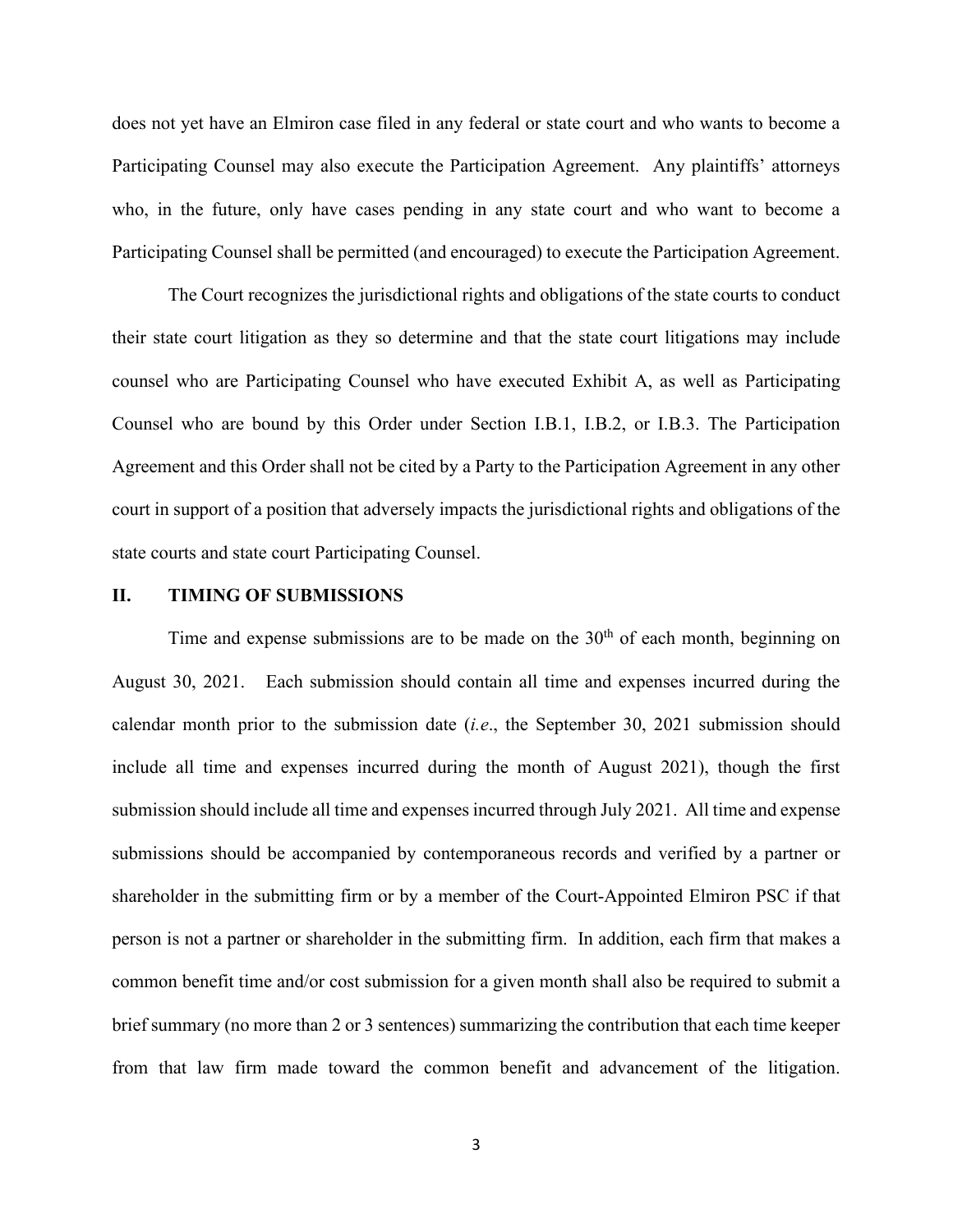Submissions of time and expense made after the 30th day of the month following the month in which the time or expense were incurred may be rejected. Only time and expense incurred after the entry of CMO No. 3 by this Court appointing Plaintiffs' Leadership on January 22, 2021 shall be submitted and considered for common benefit consideration, except that time and expense incurred before this date by the following may be submitted for consideration: (1) those serving as interim liaison counsel (2) at the direction of interim liaison counsel, (3) those appointed lead counsel on January 22, 2021, or (4) at the direction of those appointed lead counsel, albeit before their formal appointment, may be submitted for consideration.

Moreover, only that time and those expenses incurred for the common benefit of all cases, consistent with the terms of this Order (*e.g.*, activities associated with completing the items to comply with CMO No. 15), shall be considered for common benefit reimbursement at the end of the litigation.

All time and expenses submissions shall be made to the following email address: elmiron.time.expense@douglasandlondon.com.

### **III. COMMON BENEFIT EXPENSES**

#### **A. Qualified Expenses Eligible for Reimbursement**

In order to be eligible for reimbursement of common benefit expenses, an expense must meet the requirements of this section and the limitations set forth in the Participation Agreement. Specifically, an expense must be: (a) for the common benefit; (b) appropriately authorized (as defined in footnote 1 in the Participation Agreement); (c) timely submitted within the defined limitations set forth in this Order; and (d) verified by a partner or shareholder in the submitting firm or by a member of the Court-Appointed Elmiron PSC, if that person is not a partner or shareholder in the submitting firm.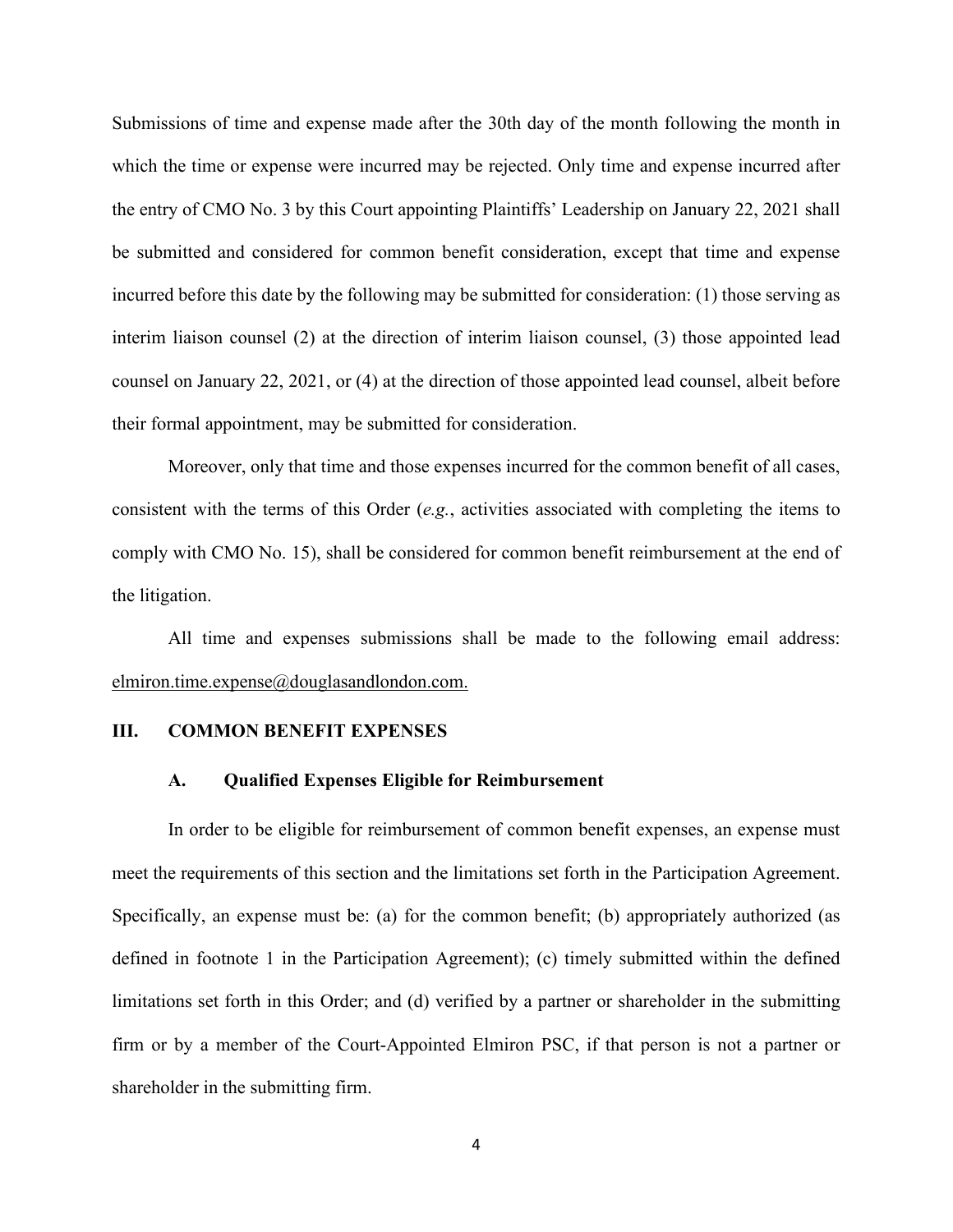### **B. Shared and Held Common Benefit Expenses**

### **1. Shared Costs**

Shared Costs are costs incurred for the common benefit of all plaintiffs. Shared Costs are costs that will be paid out of a separate Elmiron Operating Expense Fund established and administered by Plaintiffs' Co-Lead Counsel and/or its designee and funded by all members of the PSC and others as determined by Plaintiffs' Co-Lead Counsel. All Shared Costs must be approved by no less than a majority of Plaintiffs' Co-Lead Counsel or the entire Plaintiffs' Executive Committee prior to payment. Shared Costs include: (a) certain filing and service costs; (b) deposition, court reporter, and video technician costs for non-case specific depositions; (c) costs necessary for creation of a document depository, the operation and administration of the depository, and any equipment required for the depository; (d) Plaintiffs' Co-Lead Counsel, Plaintiffs' Executive Committee, and Plaintiffs' Liaison Counsel administrative matters (*e.g.*, expenses for equipment, technology, courier services, telecopier, electronic service, photocopy and printing, secretarial/temporary staff, etc.); (e) PSC group administration matters such as PSC or PEC meetings; (f) accountant fees; (g) generic expert witness and consultant fees and expenses; (h) printing, copying, coding, scanning (out of house or extraordinary firm cost); (i) research by outside third party vendors/consultants/ attorneys; (j) translation costs; (k) bank or financial institution charges; (l) certain investigative services, and (m) special master and/or mediator charges.

## **2. Held Costs**

Held Costs are those that will be carried by each Participating Counsel in MDL 2973. Held Costs are those that do not fall into any of the above categories of shared costs, but are incurred for the benefit of all plaintiffs. By way of example, travel costs incurred by a firm for travel to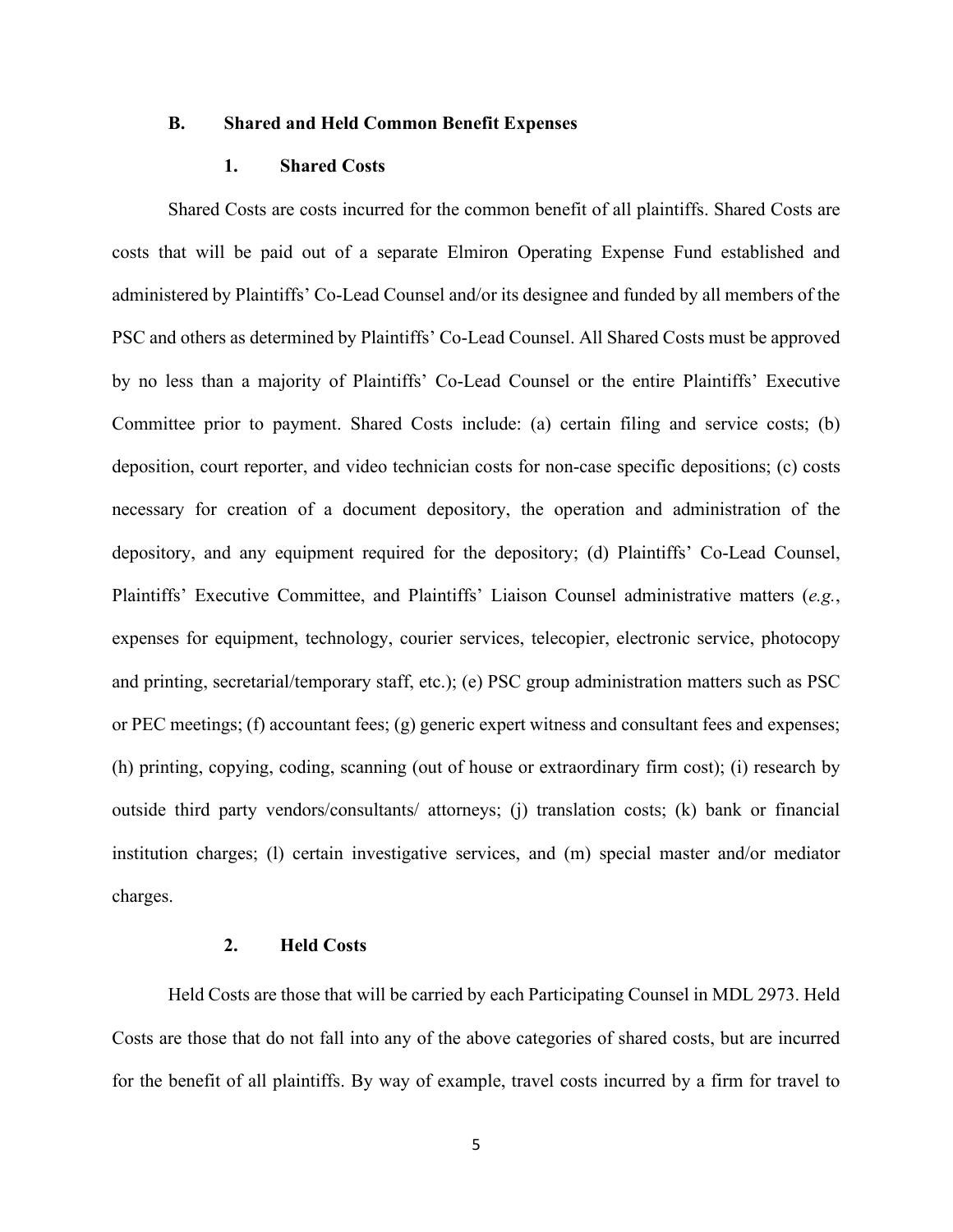undertake common benefit work shall be held costs. Held costs can also include unreimbursed, but authorized, shared costs. No specific client-related costs shall be considered as Held Costs, unless the case is determined by Plaintiffs' Co-Lead Counsel to be a "common benefit case," *e.g.*, certain bellwether cases as determined by Plaintiffs' Co-Lead Counsel.

## **C. Authorization and Submission**

The Participation Agreements sets forth the guidelines for authorizing and submitting expenses for the common benefit which shall be followed.

# **D. Expenses Limitations**

# **1. Travel Limitations**

Except in extraordinary circumstances approved in advance by Plaintiffs' Co-Lead

Counsel, all travel reimbursements are subject to the following limitations:

i. Air Travel: Only the price of a coach seat for a reasonable itinerary will be reimbursed. Business/First Class Airfare will *not* be fully reimbursed, except for international flights or domestic flights where the actual in air travel time is 4 hours or more, both of which require prior approval by Plaintiffs Co-Lead Counsel in order to be considered for reimbursement. Use of a private aircraft will not be reimbursed. If Business/First Class Airfare is used on domestic flights then the difference between the Business/First Class Airfare and the coach airfare must be shown on the travel reimbursement form, and only the coach fare will be will be reimbursed.

ii. Hotel: Hotel room charges for the average available room rate of a business hotel, including the Hyatt, Westin, and Marriott hotels, in the city in which the stay occurred will be reimbursed. Luxury hotels will not be fully reimbursed but will be reimbursed at the average available rate of a business hotel.

iii. Meals: Meal expenses must be reasonable.

iv. Cash Expenses: Miscellaneous cash expenses for which receipts generally are not available (tips, luggage handling, pay telephone, etc.) will be reimbursed up to \$50.00 per trip, as long as the expenses are properly itemized.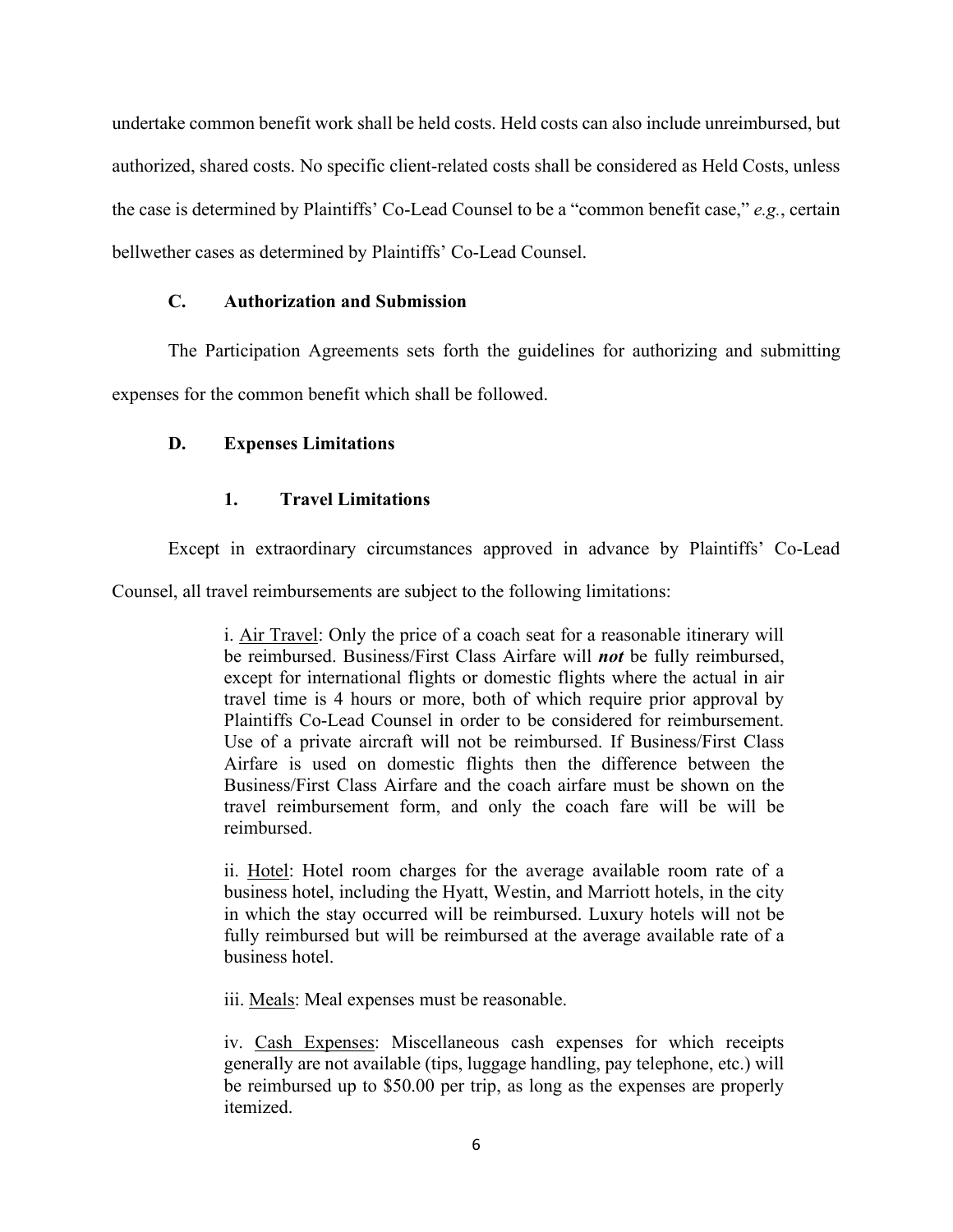v. Rental Automobiles: Luxury automobile rentals will not be fully reimbursed, unless only luxury automobiles were available. If luxury automobiles are selected when non-luxury vehicles are available, then the difference between the luxury and non-luxury vehicle rates must be shown on the travel reimbursement form, and only the non-luxury rate may be claimed, unless such larger sized vehicle is needed to accommodate several counsel.

vi. Mileage: Mileage claims must be documented by stating origination point, destination, total actual miles for each trip, and the rate per mile paid by the member's firm. The maximum allowable rate will be the maximum rate allowed by the IRS (currently 56 cents per mile).

# **2. Non-Travel Limitations**

- i. Shipping, Courier, and Delivery Charges: All claimed expenses must be documented with bills showing the sender, origin of the package, recipient, and destination of the package.
- ii. Postage Charges: A contemporaneous postage log or other supporting documentation must be maintained and submitted. Postage charges are to be reported at actual cost.
- iii.In-House Photocopy: A contemporaneous photocopy log or other supporting documentation must be maintained and submitted. The maximum copy charge is  $15¢$  per page.
- iv.Computerized Research Lexis/Westlaw: Claims for Lexis or Westlaw, and other computerized legal research expenses should be in the exact amount charged to or allocated by the firm for these research services.

### **E. Verification**

The forms detailing expenses shall be certified by a partner or shareholder in the submitting firm or by a member of the Court-Appointed Elmiron PSC if that person is not a partner or shareholder in the submitting firm. Attorneys shall keep receipts for all expenses. Credit card receipts are an appropriate form of verification if accompanied by a declaration from counsel that work was performed and paid for the common benefit.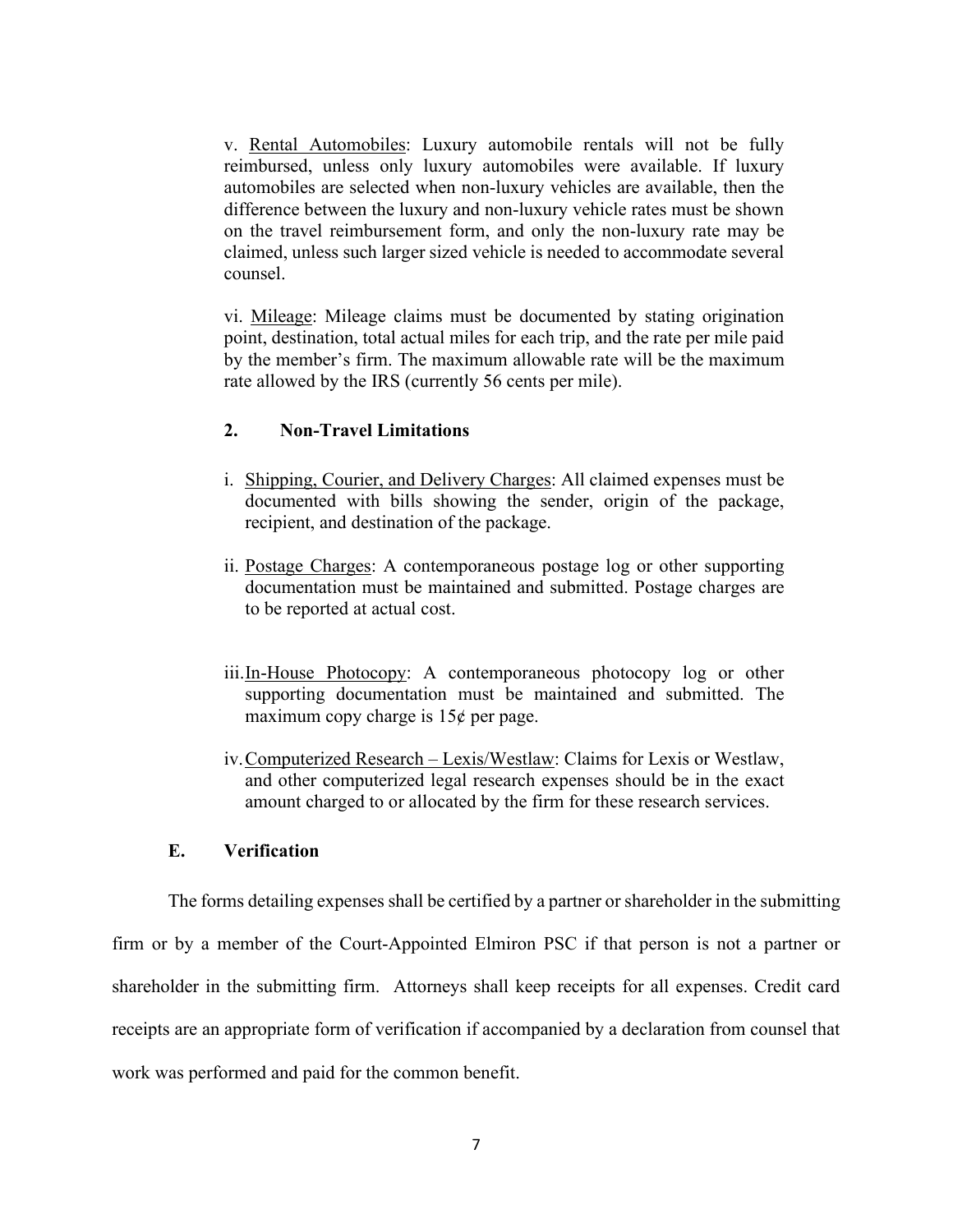## **IV. COMMON BENEFIT WORK**

#### **A. Qualified Common Benefit Work Eligible for Reimbursement**

Only Participating Counsel are eligible for reimbursement for time and efforts expended for the common benefit. Participating Counsel shall be eligible for reimbursement for time and efforts expended for common benefit work if said time and efforts are: (a) for the common benefit; (b) appropriately authorized (as described in footnote 1 of the Participation Agreement); (c) timely submitted; and (d) verified by a partner or shareholder in the submitting firm or by a member of the Court-Appointed Elmiron PSC if said member is not a partner or shareholder in the submitting firm. Common benefit work shall only be performed by employees of the law firm submitting time/expenses and time/expenses by contract attorneys will not be compensated/reimbursed, absent approval by a Plaintiffs' Co-Lead Counsel or by the Plaintiffs' Executive Committee in writing. Not all common benefit hours billed/submitted are equal. There is no guaranty that all of the time submitted by any firm will be compensated and the hourly rate for the work that is compensated is not guaranteed. Moreover, because all common benefit work is not the same, the hourly rate between tasks and work may vary significantly. Moreover, if counsel is a member of the Plaintiffs' Steering Committee and fails to timely submit capital contributions as may be requested by Co-Lead Counsel throughout this litigation, such counsel and members of his/her firm shall not be allowed to submit common benefit time or expenses for reimbursement for the period of time and submission of this time or expense my be rejected or significantly reduced for failure to timely pay capital contributions.

## **B. Compensable Common Benefit Work Defined**

As the litigation progresses and common benefit work product continues to be generated, Plaintiffs' Co-Lead Counsel and Plaintiffs' Executive Committee may assign Participating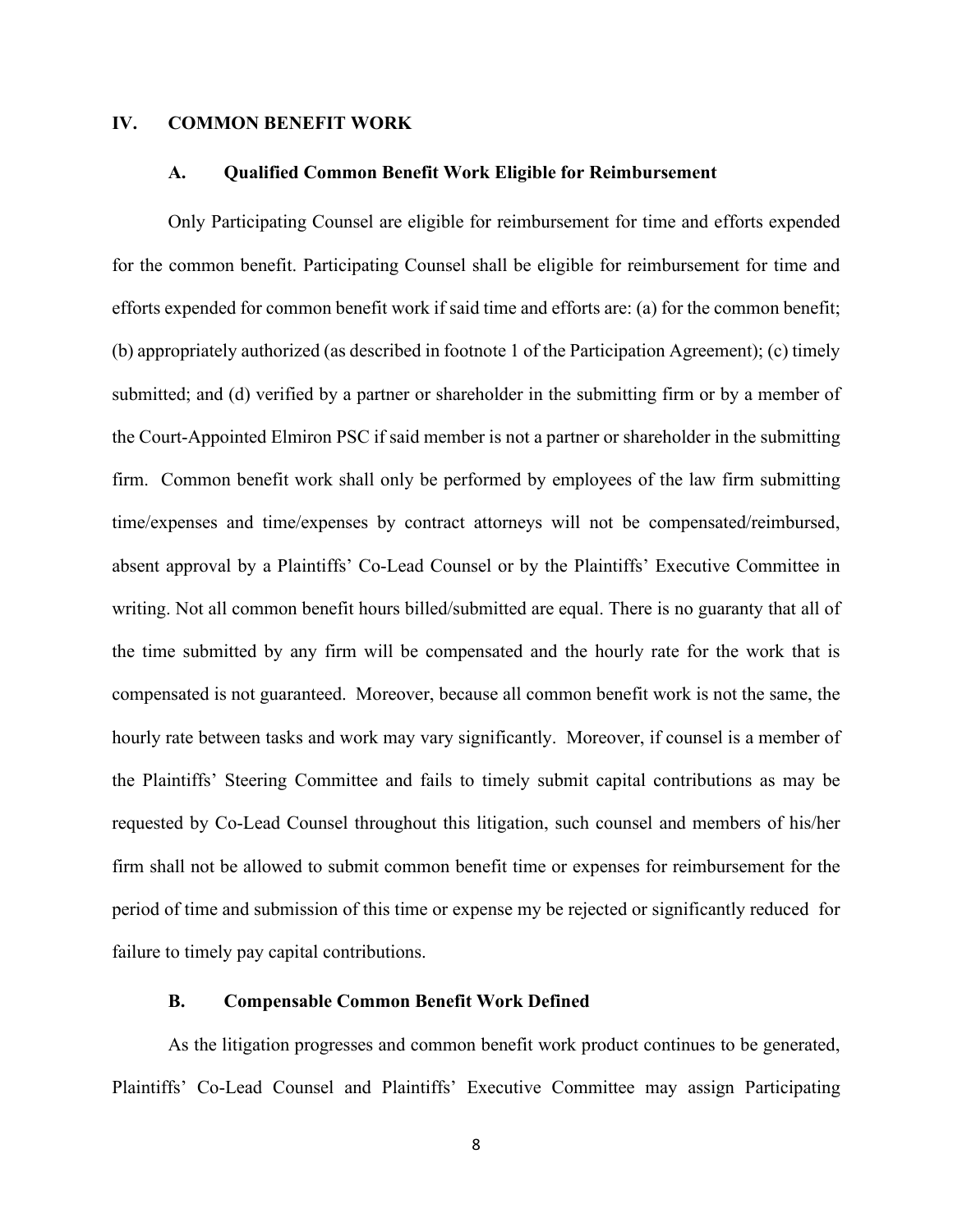Counsel with common benefit work; common benefit work shall include only work specifically assigned. Examples of common benefit work include, but are not limited to, document review and document coding; expert retention and development authorized by Co-Lead Counsel; preparing for and conducting authorized depositions of Defendants, third-party witnesses, and experts. This may also include research on legal issues, work on case management matters, third-party discovery, and other matters. While the work-up of individual cases is not considered common benefit, in the event that a case is selected as part of an approved early trial or bellwether trial process in the MDL the time and expenses in working-up as part of the bellwether process and all pre-trial and trial work for the case (including work performed as part of the approved bellwether process) may be authorized by Co-Lead Counsel and thus be considered for common benefit to the extent it complies with the other provisions of this Order or Participation Agreement.

### **C. Authorization and Time Keeping**

All time must be authorized and accurately and contemporaneously maintained. Time shall be kept according to these guidelines as set forth in the Participation Agreement. Further, all time shall be submitted on a timely basis in accordance with Section II above.

# **V. PLAINTIFFS' LITIGATION FEE AND EXPENSE FUNDS**

#### **A. Establishing the Fee and Expense Funds**

At an appropriate time, Plaintiffs' Liaison Counsel will be directed to establish two interest-bearing accounts to receive and disburse funds as provided in this Order (the "Funds"). The first fund shall be designated the "Elmiron Fee Fund" and the second fund shall be designated the "Elmiron Expense Fund." These funds will be held subject to the direction of this Court.

By subsequent Order of this Court, the Court will appoint a qualified certified public accountant or other duly capable and experienced fund administrator to serve as Escrow Agent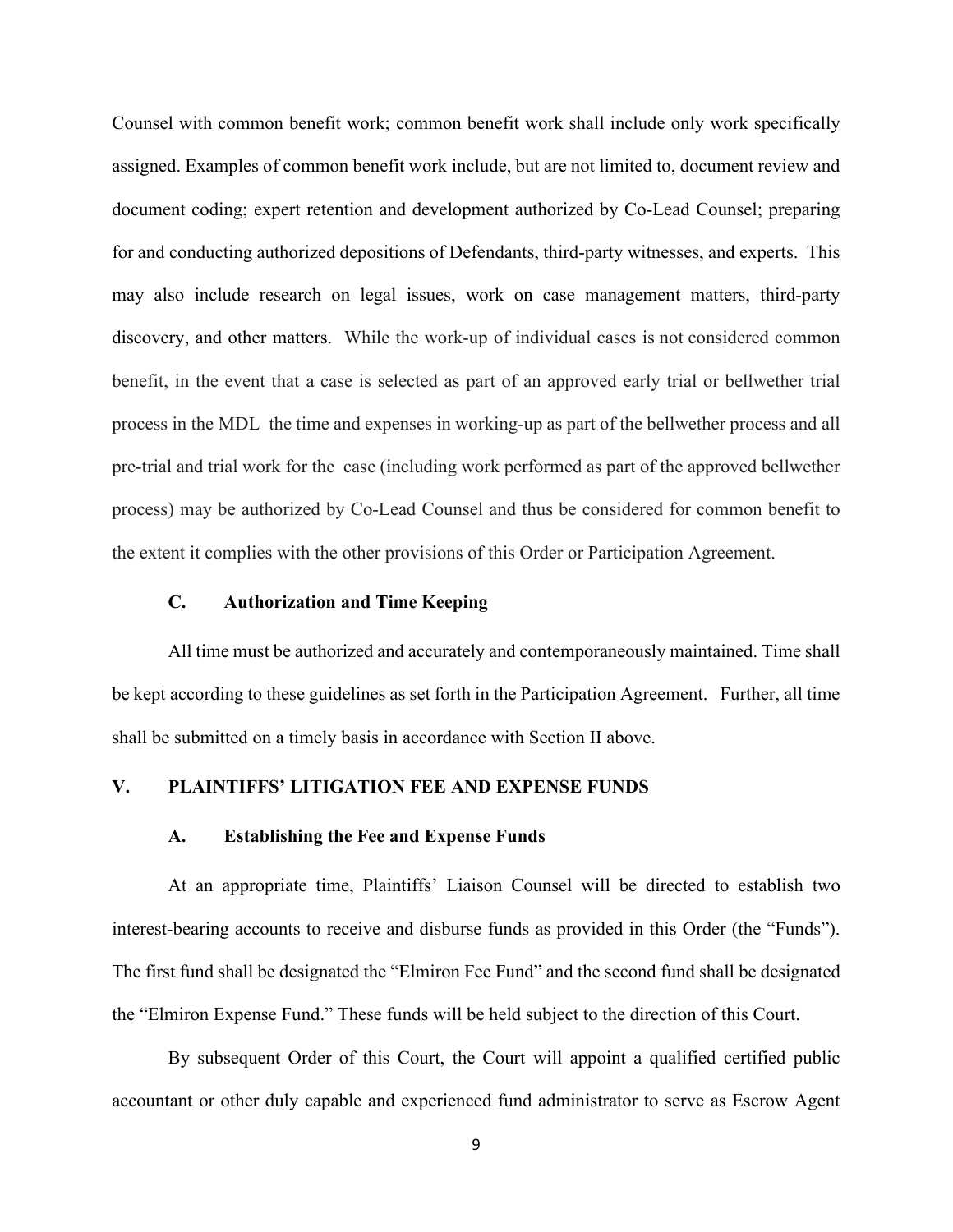("EA")and/or Fund Administrator ("FA") over the Funds and to keep detailed records of all deposits and withdrawals and to prepare tax returns and other tax filings in connection with the Funds. Such subsequent Order shall specify the hourly rates to be charged or fee structure for the EA and/or FA, including any of the EA and/or FA's assistants, who shall be utilized where appropriate to control costs. The EA and/or FA shall submit quarterly detailed bills to the Court and to Plaintiffs' Co-Lead Counsel or its designee. Upon approval by the Court, the EA and/or FA's bills shall be paid from the Elmiron Expense Fund and shall be considered a shared cost. The Plaintiffs' Co-Lead Counsel or its designee shall provide a copy of this Order to the EA and/or FA.

#### **B. Payments into the Fee and Expense Funds**

### **1. General Standards**

All plaintiffs and their attorneys who are subject to this Order and who agree to settle, compromise, dismiss, or reduce the amount of a claim or, with or without trial, recover a judgment for monetary damages or other monetary relief, including such compensatory and punitive damages, with respect to Elmiron claims are subject to an assessment of the gross monetary recovery, as provided herein.

### **2. Gross Monetary Recovery**

Gross monetary recovery includes any and all amounts paid to plaintiffs' counsel by Defendants through a settlement or pursuant to a judgment. In measuring the "gross monetary recovery," the parties are to (a) exclude court costs that are to be paid by the defendant; (b) include any payments to be made by the defendant on an intervention asserted by third- parties, such as to physicians, hospitals, or other healthcare providers in subrogation related to treatment of a plaintiff, and any governmental liens or obligations (*e.g*., Medicare/Medicaid); and (c) include the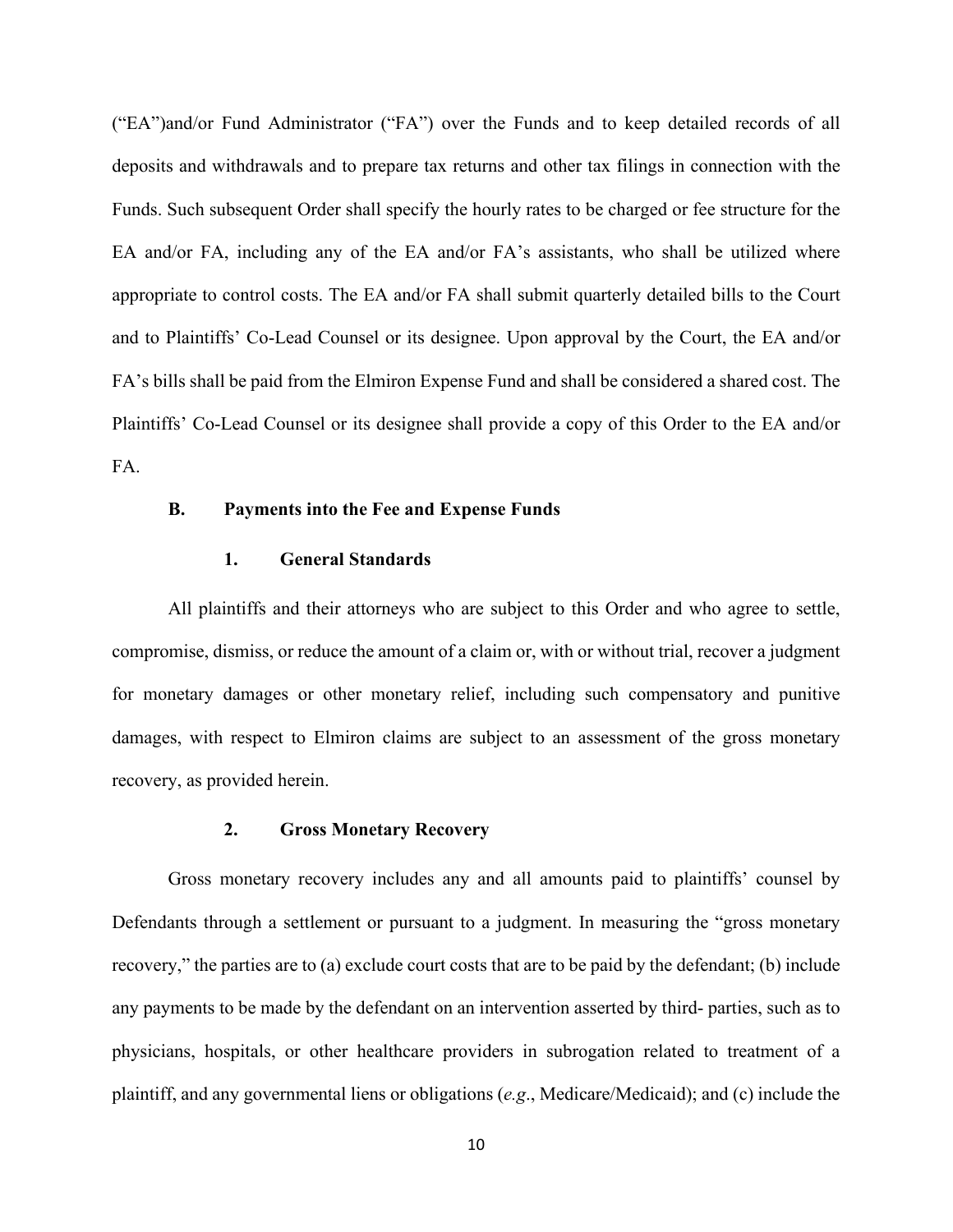present value of any fixed and certain payments to be made in the future. The assessment shall apply to all of the cases of the plaintiffs' attorneys who are subject to this Order, whether as sole counsel or co-counsel, including cases pending in the MDL, pending in state court, unfiled, or tolled.

## **3. Assessment Amount and Holdback**

Each case of a Participating Counsel where a judgment is entered or in which a resolution is reached with a signed settlement agreement shall be assessed for common benefit work and costs in a percentage holdback amount to be determined by the Court is a subsequent Order. This amount shall be referred to as a Common Benefit Work Holdback percentage from the gross award, with a portion of the holdback being used to pay common benefit work and a Cost Holdback portion of the percentage to be used to reimburse common benefit expenses.

The Cost Holdback portion shall be allocated to pay and/or reimburse the expenses that have been and/or will be incurred at the direction and written authorization by Co-Lead Counsel for the common benefit of Plaintiffs in MDL 2973. The Common Benefit Work Holdback shall be allocated to pay and/or reimburse fees for legal services that have been and/or will be provided by attorneys acting at the direction and written authorization by Co-Lead Counsel for the common benefit of Plaintiffs in MDL 2973.

All expenses and legal services shall be at the direction of and written authorization by Co-Lead Counsel in order to be considered for reimbursement from these funds. The PSC may apply to the Court for an additional common benefit assessment, against all Participating Cases that are pending at the time of such an application, including if additional funds are needed for reimbursement of the expenses that have been and/or will be incurred at the direction of Co-Lead Counsel for the common benefit of Plaintiffs in MDL 2973, which shall be granted upon a showing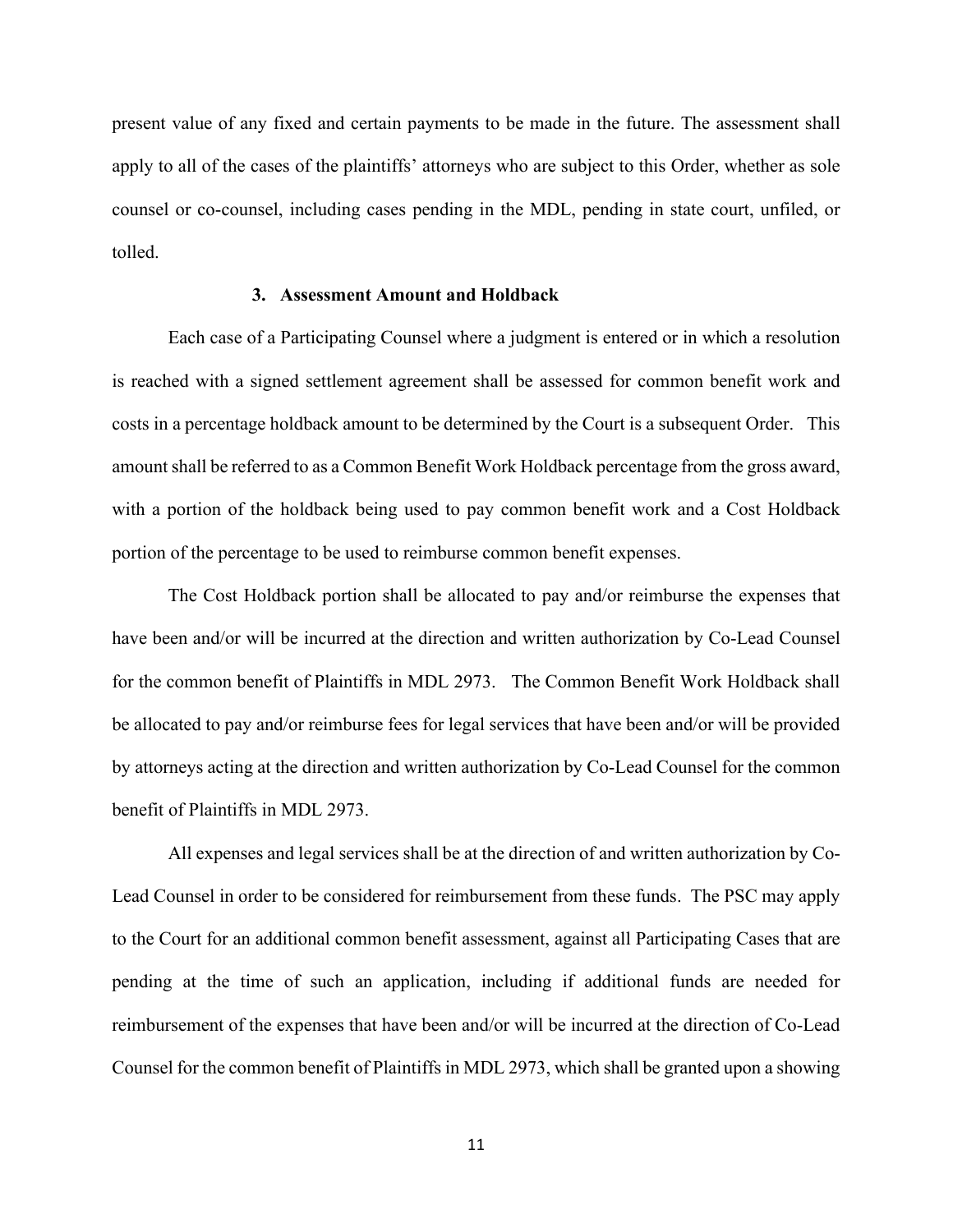of good cause.

#### **4. Reporting Obligations**

Plaintiffs' Co-Lead Counsel or their designee shall provide to Defendants' Liaison Counsel the following two lists on a quarterly basis beginning on June 30, 2021: (a) a list of all lawyers who have filed an Elmiron case that is pending in the MDL ("the MDL Counsel List") which list shall also include all PSC members who are bound by this CMO; and (b) a list of all lawyers who have executed the Participation Agreement, that is Exhibit A hereto, some of whom who may not have an Elmiron case pending in the MDL ("the Participating Counsel List"). These same lists shall be made available to all plaintiffs' counsel with cases in this MDL, as well as any other plaintiffs' counsel who signs the Participation Agreement, upon request. In the event there is a dispute as to whether a case should be on the lists, Plaintiffs' Co-Lead Counsel shall seek to resolve the matter with the particular plaintiff's counsel informally, and if that is unsuccessful, upon motion to the Court.

Within 14 days of receipt of these two lists from Plaintiffs' Co-Lead Counsel or its designees, Defendants' Liaison Counsel shall provide to Plaintiffs' Co-Lead Counsel or its designees a list of all lawyers who appear as counsel of record on a complaint in any Elmiron case in any court in the United States (state or federal) who do not appear on either the MDL Counsel List or the Participating Counsel List.

The parties shall endeavor to provide these lists and reconciliation on a quarterly basis, beginning on June 30, 2021, then September 30, 2021, then December 31, 2021, then March 31, 2022, then June 30, 2022, and so on. By agreement the parties may skip a quarter.

### **5. Defendants' Obligations to Pay Common Benefit Assessments**

For cases subject to an assessment (*i.e.*, all plaintiffs subject to this Order under Section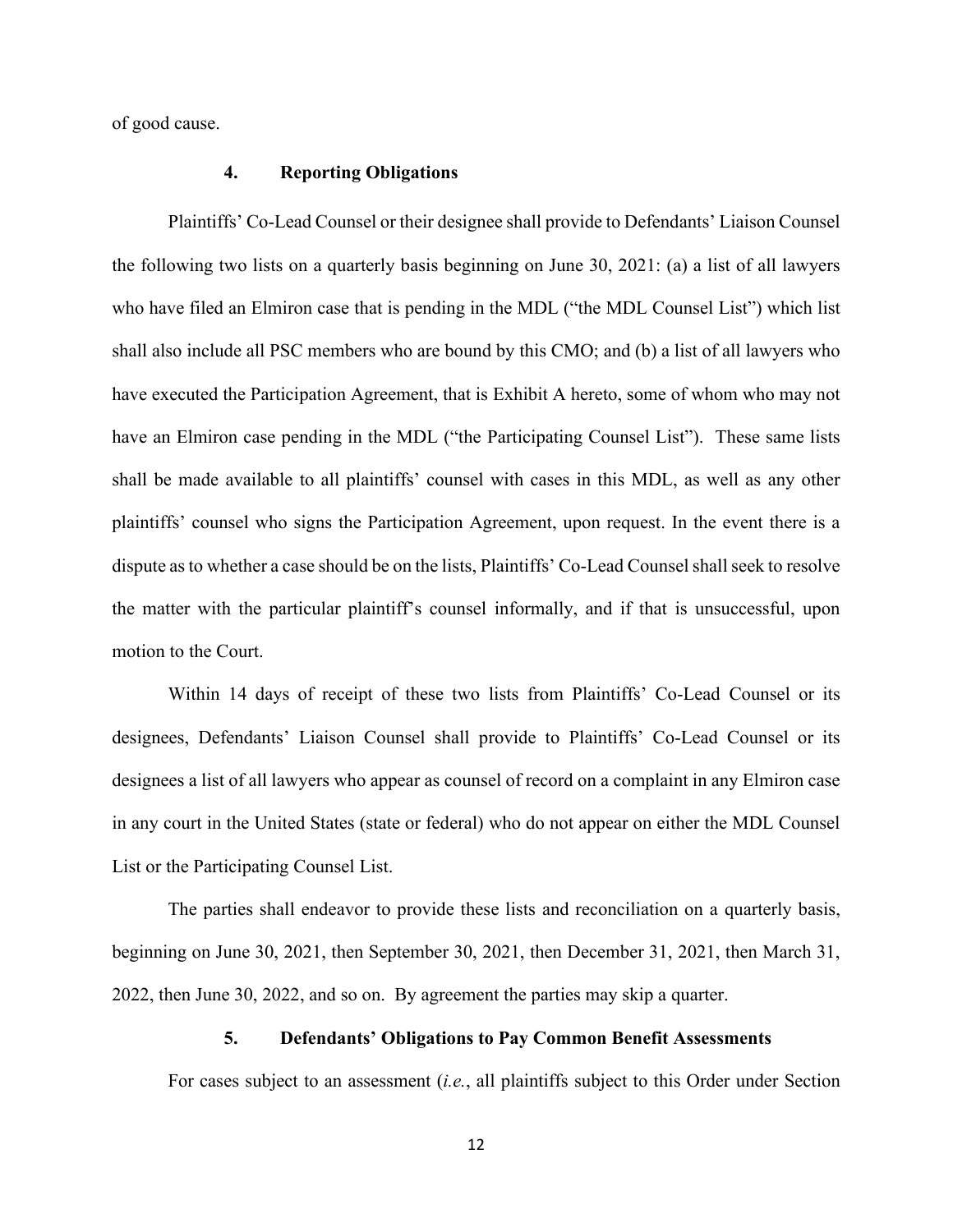I.B.1-3, any case in which the counsel of record also has appeared as a counsel of record in any case pending in the MDL, or any case for a lawyer without any MDL cases where the PSC has informed Defendants that the plaintiff's lawyer has signed the Participation Agreement, in accordance with the procedure set forth in Section V(B)(4) above, Defendants are directed to withhold an assessment from any and all amounts paid to plaintiffs and their counsel and to pay the assessment directly into the Funds as a credit against the settlement or judgment. No orders of dismissal of any plaintiff's claim shall be entered unless accompanied by a certificate of the Defendants' counsel that the assessment, if applicable, will be withheld and will be deposited into the Funds. If for any reason the assessment is not or has not been so withheld, the plaintiff and his counsel are jointly responsible for paying the assessment into the Fund promptly.

To preserve the confidentiality of settlement amounts, if any, Defendants may pay any such assessments on an aggregate basis for each quarter. Details of any individual settlement agreement, individual settlement amount, or amounts deposited into escrow by any particular Defendant shall be confidential and shall not be disclosed by the EA and/or FA to anyone, including Plaintiffs' Co-Lead Counsel or its designees, any member of the PSC, any Plaintiff's counsel, or the Court, unless the Court requests that it receive that information, in which case the report shall be provided only to the Court and only *in camera* (*i.e.*, not publicly filed and not available to any counsel). Quarterly statements from the EA and/or FA shall, however, be provided to Plaintiffs' Co-Lead or its designee (and, if the Court so orders, to the Court) showing only the aggregate of the quarterly deposits from all Defendants, disbursements, interest earned, financial institution charges, if any, and current balance.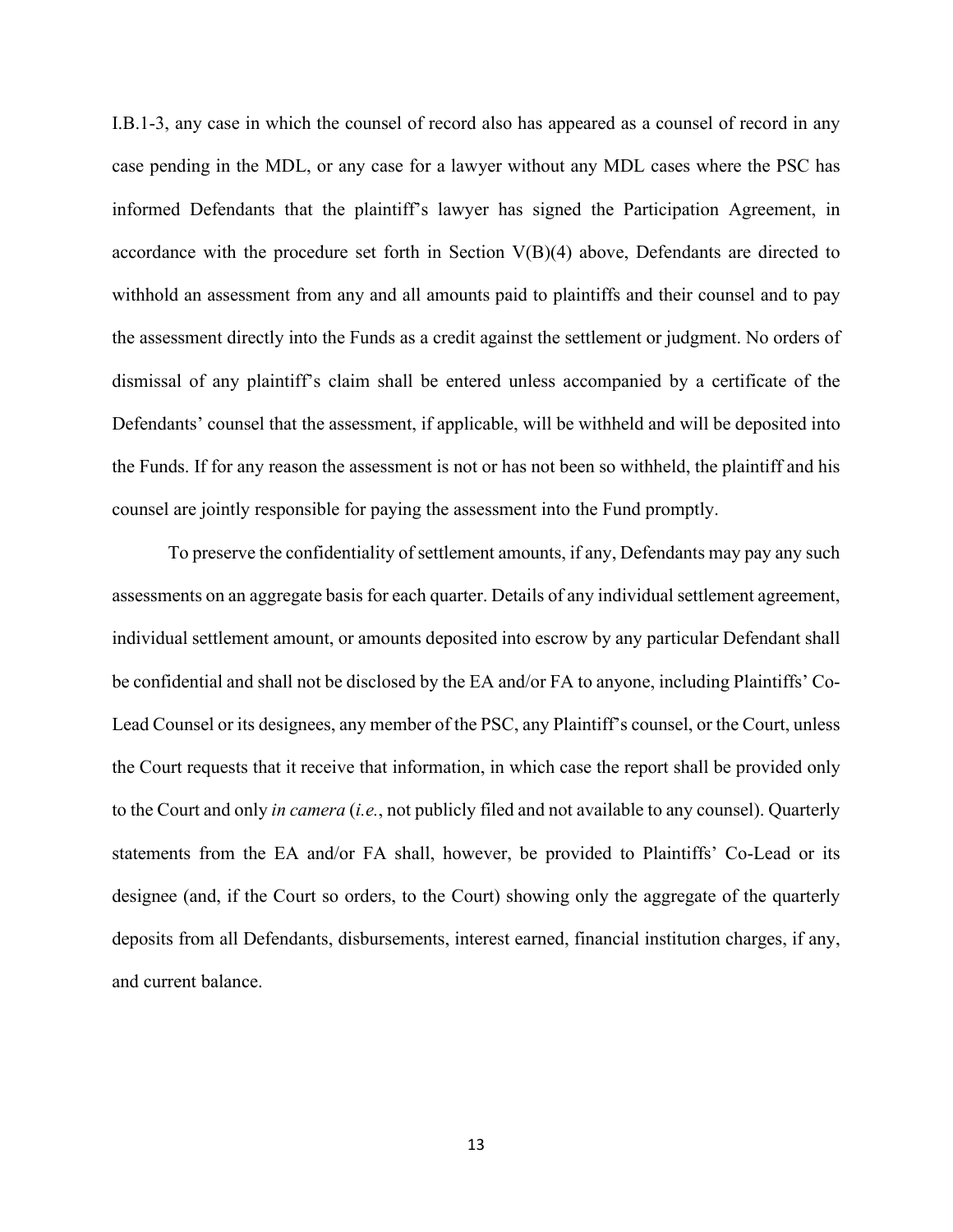## **VI. DISTRIBUTIONS**

#### **A. Court Approval**

The amounts deposited into the Elmiron Fee Fund and the Elmiron Expense Fund shall be available for distribution to Participating Counsel who have performed professional services or incurred expenses for the common benefit. No amounts will be disbursed without review and approval by the Court, or such other mechanism as the Court may require and Order. Specifically, such sums shall be distributed only upon Order of this Court. This Court retains jurisdiction over any common benefit award or distribution. The PSC and any counsel who execute the Participation Agreement agree that any final decision by this Court regarding common benefits fees and common benefit expenses shall be final, binding, and non-appealable.

# **B. Application for Distribution**

Each Participating Counsel who does common benefit work has the right to present their claim(s) for compensation and/or reimbursement prior to any distribution approved by this Court. Any Counsel who does not sign the Participation Agreement shall not be eligible to receive common benefit payments for any work performed or expenses incurred.

At the appropriate time, this Court shall appoint a Special Master to review and address any issues relating to this CMO. At the appropriate time, this Court shall also appoint a Common Benefit Fee Committee to make recommendations to this Court and/or the Special Master for distributions to Participating Counsel who have performed common benefit work and/or incurred common benefit expenses. In the event that there is not unanimous agreement among members of the Common Benefit Fee Committee, each member of the Common Benefit Fee Committee shall only have one vote and each vote shall bear the same weight. A decision about the recommendation to the Court of Common Benefit Fee Committee need only be made by a majority of votes. The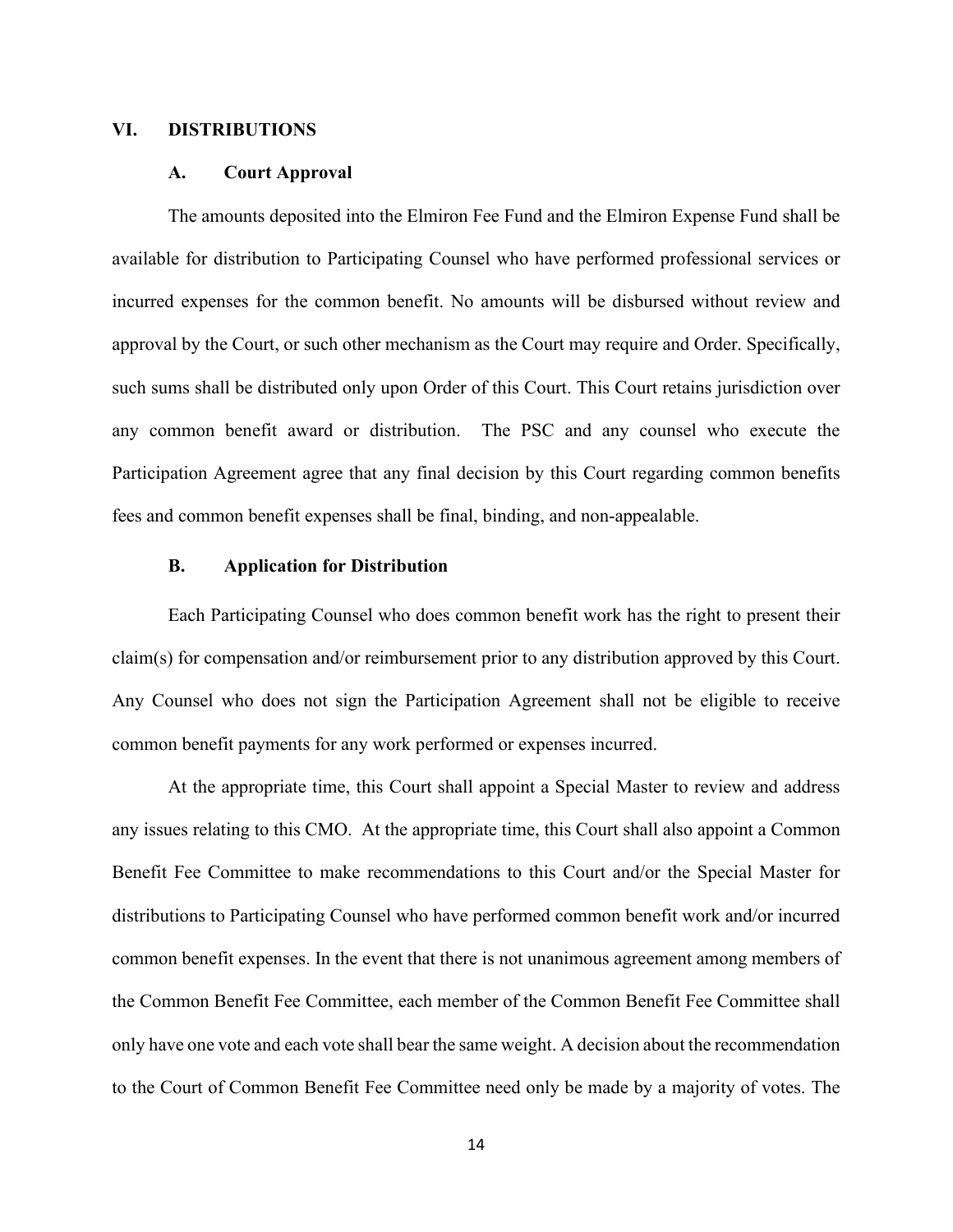Common Benefit Fee Committee shall determine on its own the most fair and efficient manner by which to evaluate all of the time and expense submissions in making its recommendation to this Court and/or the Special Master. This Court will give due consideration to the recommendation of the Common Benefit Fee Committee.

IT IS SO ORDERED. Dated this 26th day of August, 2021.

*/s/Brian R. Martinotti* Brian R. Martinotti United States District Judge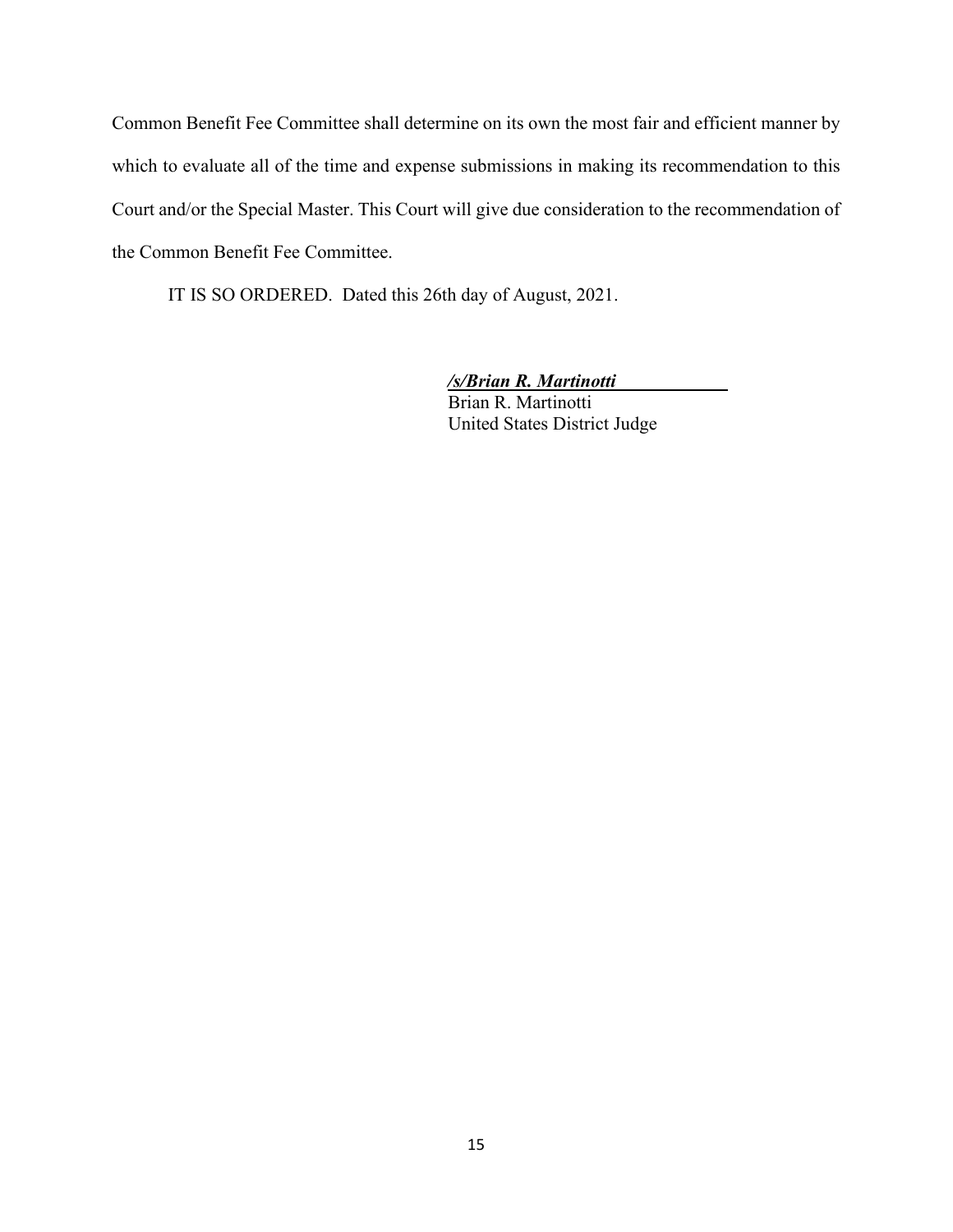# **IN THE UNITED STATES DISTRICT COURT FOR THE DISTRICT OF NEW JERSEY**

| <b>IN RE: ELMIRON (PENTOSAN</b><br>POLYSULFATE SODIUM) PRODUCTS<br><b>LIABILITY LITIGATION</b> | Case No. 2:20-md-02973 (BRM)(ESK)<br><b>MDL No. 2973</b>                         |
|------------------------------------------------------------------------------------------------|----------------------------------------------------------------------------------|
| THIS DOCUMENT RELATES TO:<br><b>ALL CASES</b>                                                  | <b>JUDGE BRIAN R. MARTINOTTI</b><br>$\mathcal{L}$<br><b>JUDGE EDWARD S. KIEL</b> |

# **EXHIBIT A TO CMO NO. 15 (Common Benefit Participation Agreement)**

**THIS AGREEMENT** is made this day of , 202, by and between the Plaintiffs' Leadership Group appointed by the United States District Court for the District of New Jersey in MDL 2973 and **I was also well as a set of the Firm [Name of the Firm** 

**Executing the Agreement]** (the "Participating Counsel").

**WHEREAS**, the United States District Court for the District of New Jersey has appointed an attorney from each of the following law firms Douglas & London, P.C., Seeger Weiss LLP, Morgan & Morgan, P.A., Carella, Byrne, Cecchi, Olstein, Brody & Agnello, Levin Papantonio Rafferty Proctor Buchanan O'Brien Barr Mougey, P.A., Lanier Law Firm, P.C., Anapol Weiss, Parker Waichman, LLP, Aylstock, Witkin, Kreis & Overholtz, PLLC, Weitz & Luxenberg, P.C., Napoli Shkolnik, PLLC, Johnson Becker, Andrus & Wagstaff, P.C., Levy Konisgberg, LLP, Colson Hicks Edison, Sanders Phillips Grossman, LLC, Grant & Eisenhofer, P.A., the Holland Law Firm, the Drakulich Firm, APLC, Hilliard Martinez Gonzales, LLP, Pulaski Kherkher, PLLC, the Carlson Law Firm, Rappaport, Glass, Levine, & Zullo, LLP, Burg Simpson Eldredge Hersh & Jardine, P.C. and Cory Watson to serve as members of the Plaintiffs' Leadership Group (also referred to as the Plaintiffs' Steering Committee or "PSC"), to facilitate the conduct of pretrial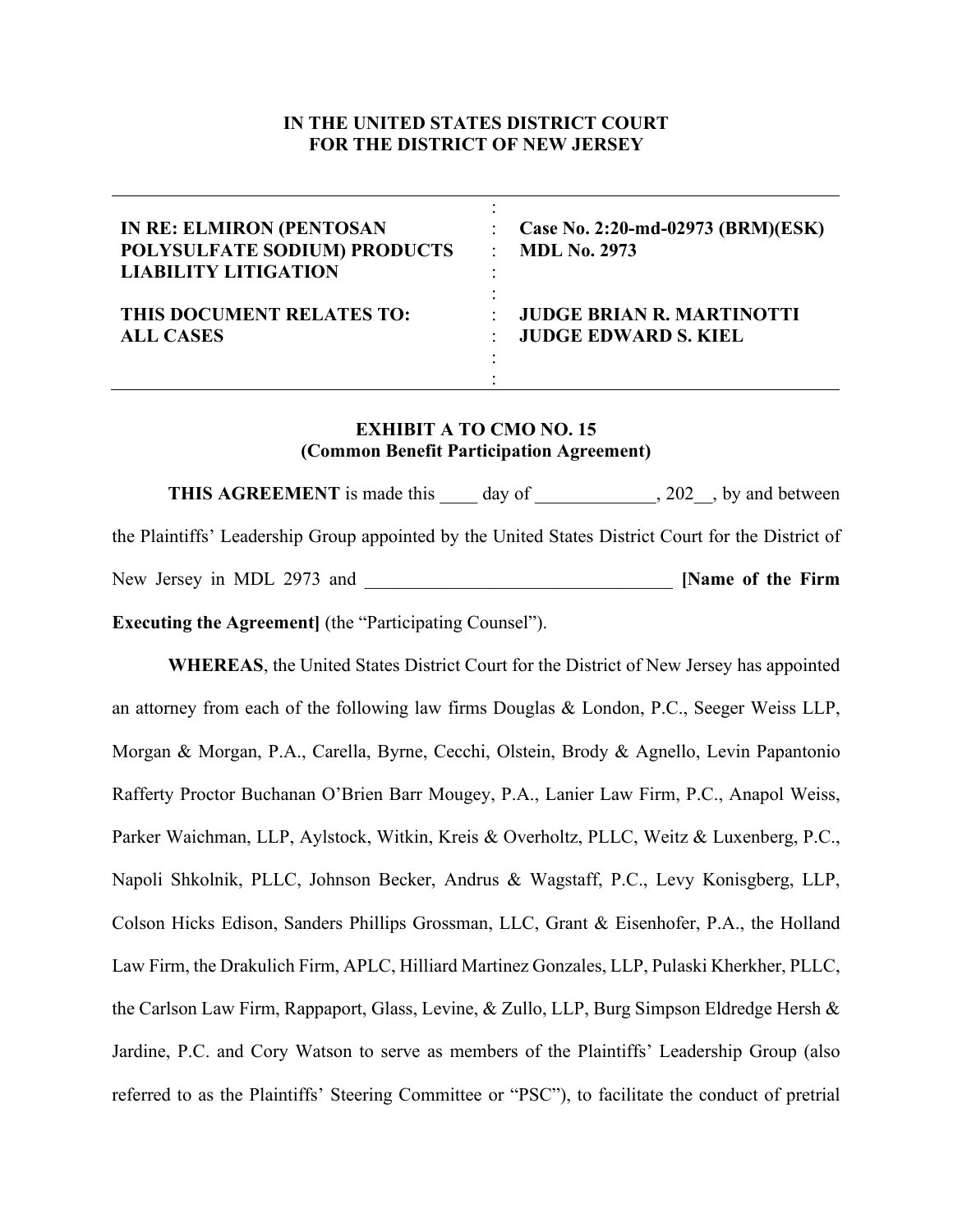proceedings in the federal actions relating to the use, marketing, and sales of Elmiron; and

**WHEREAS**, the Plaintiffs' Leadership Group, in association with other attorneys working for the common benefit of plaintiffs, have developed or are in the process of developing work product that will be valuable in all proceedings and benefit all plaintiffs alleging injury caused by use of Elmiron medication ("Common Benefit Work Product"); and

**WHEREAS**, Participating Counsel is desirous of acquiring the Common Benefit Work Product and establishing an amicable, working relationship with the Plaintiffs' Leadership Group for the mutual benefit of their clients;

**NOW THEREFORE**, in consideration of the covenants and promises contained herein, and intending to be legally bound hereby, the parties agree as follows:

#### **I. SCOPE OF AGREEMENT**

#### **A. Purpose**

This Participation Agreement is a private cooperative agreement between plaintiffs' attorneys to share Common Benefit Work Product pursuant to Case Management Number ("CMO") No. 15, the Order Establishing Common Benefit Fee and Expense Fund and this Participation Agreement. Any plaintiffs' attorney who executes this Agreement or who is otherwise bound to this Participation Agreement by CMO No. 15 ("Participating Counsel") is entitled to receive the Common Benefit Work Product created by those attorneys who have also executed, or have been deemed to have executed, the Participation Agreement, regardless of the venue in which the attorney's cases are pending.

## **B. Rights and Obligations of Participating Counsel**

Participating Counsel shall be provided access to the Common Benefit Work Product, including access to the document depository. Participating Counsel agree that all Elmiron cases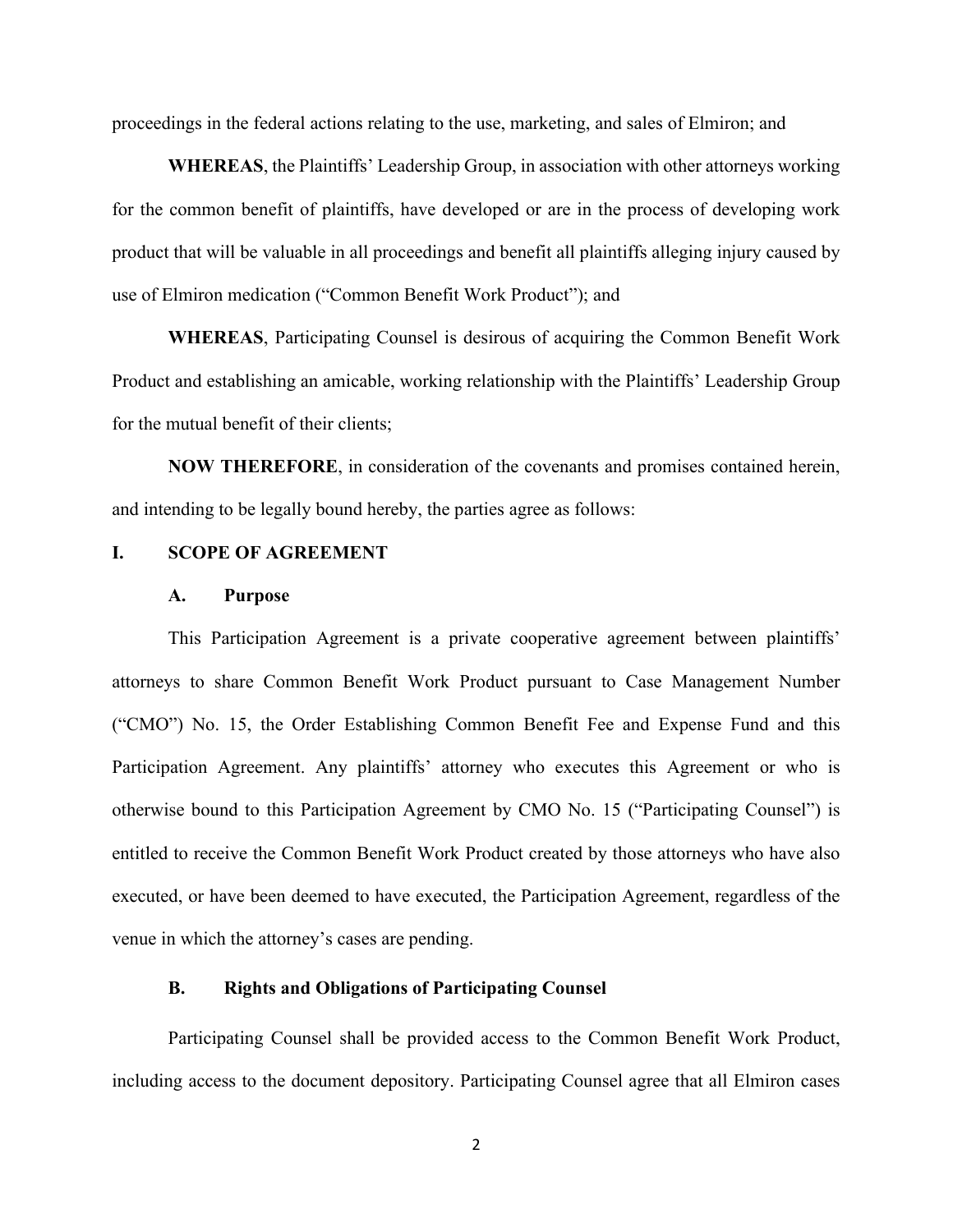and/or claims in which Participating Counsel has a fee interest, including unfiled cases, tolled cases, and/or cases filed in state and/or federal court, are subject to the terms of this Participation Agreement. Participating Counsel shall produce a list that correctly sets forth the name of each client represented by them and/or in which they have an interest in the attorney fee, regardless of what that interest is, who has filed a civil action arising from the use, marketing, and/or sale of Elmiron. Such list shall include the court and docket number of each such case. Participating Counsel shall also produce a list that contains the name of each client represented by them and/or in which they have an interest in the attorney fee, regardless of what that interest is, who has not yet filed a civil action. Participating Counsel shall supplement the lists on a quarterly basis and provide the lists to Plaintiffs' Co-Liaison Counsel. The initial list shall be provided within 30 days of signing this Agreement and must be supplemented every 90 days thereafter.

## **II. AGREEMENT TO PAY AN ASSESSMENT ON GROSS RECOVERY**

Subject to the terms of this Agreement and the terms of CMO No. 15, all plaintiffs and their attorneys who agree to settle, compromise, dismiss, or reduce the amount of a claim, or with or without trial, recover a judgment for monetary damages or other monetary relief, including compensatory and punitive damages, for any Elmiron claims are subject to an assessment of the Gross Monetary Recovery, as provided herein.

### **A. Assessment Amount**

Each case of a Participating Counsel where a judgment is entered or in which a resolution is reached with a signed settlement agreement shall be assessed for payment of common benefit work and reimbursement of common benefit

The aforementioned assessment shall be a percentage that shall be decided by the MDL Court (Judge Martinotti). (*See In re Zyprexa Prods. Liab. Litig*., 267 F.Supp.2d 256 (E.D.N.Y.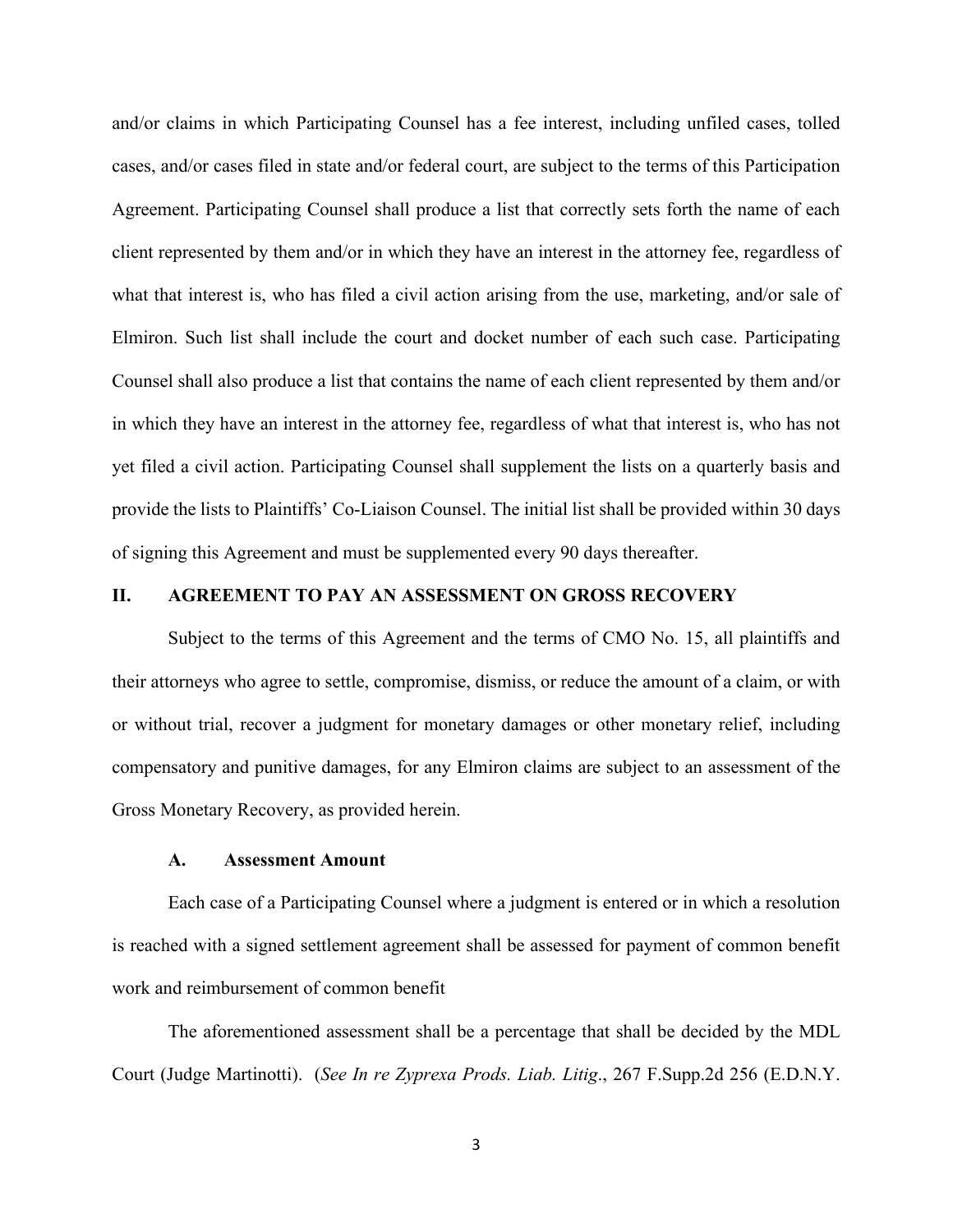2006)).

The Participation Agreement is a private and cooperative agreement between plaintiffs' attorneys only; and not defendants or defendants' counsel. All plaintiffs' attorneys who currently have cases pending in any state court and who want to become a Participating Counsel shall, within 60 days of this Order, execute the Participation Agreement. Any plaintiffs' attorney who does not yet have an Elmiron case filed in any federal or state court and who wants to become a Participating Counsel shall execute the Participation Agreement if that lawyer intends to voluntarily become a Participating Counsel and be bound by this agreement.

All attorneys who are part of the MDL through PSC appointments, as defined in CMO No. 15, shall execute this agreement, indicating that they are aware of both obligations and benefits of CMO No. 15.

## **B. Gross Monetary Recovery Defined**

Gross Monetary Recovery includes any and all amounts paid to plaintiffs' and/or their counsel by defendant(s) through a settlement or pursuant to a judgment. In measuring the Gross Monetary Recovery, the parties are to (a) exclude court costs that are to be paid by the defendant; (b) include any payments to be made by the defendant on an intervention asserted by third-parties, such as to physicians, hospitals, or other healthcare providers in subrogation related to treatment of a plaintiff, and any governmental liens or obligations (*e.g.*, Medicare/Medicaid); and (c) include the present value of any fixed and certain payments to be made in the future.

# **C. Covered Cases**

The assessment amount set forth above and in the related Common Benefit Order shall apply to all cases now pending or later filed in, transferred to, or removed to MDL 2973 and treated as part of the coordinated proceeding known as *In re Elmiron (Pentosan Polysulfate Sodium)*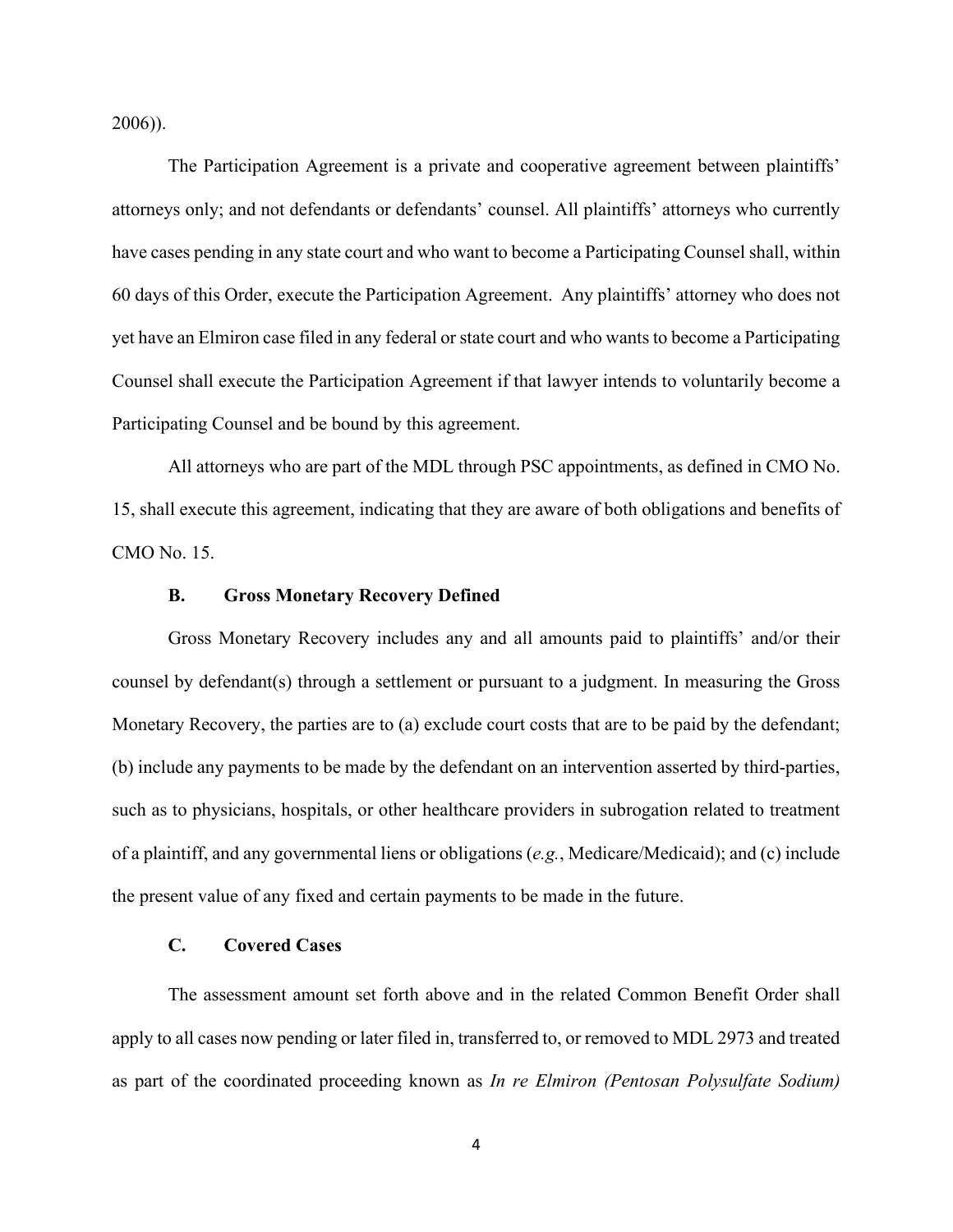*Products Liability Litigation*, regardless of whether the plaintiff's attorney has executed the Participating Agreement. In addition, pursuant to the terms of CMO No. 15, the assessment amount shall apply to all cases in which counsel who have a filed case in MDL 2973 have a fee interest, regardless of the size of that fee interest. Counsel who sign this Participation Agreement further agree that the assessment shall apply to all un-filed cases, tolled cases, and/or cases filed in state court in which they have a fee interest, regardless of the size of that fee interest.

Non-Participating Counsel who have no fee interest in any case in MDL 2973 are not required to pay an assessment on state court cases or on un-filed cases. However, non-MDL Plaintiffs' Counsel as defined in CMO No. 15, Section I(B), who do not sign the Participation Agreement are not entitled to receive Common Benefit Work Product, and may be subject to an increased assessment on all Elmiron cases/claims in which they have a fee interest if they receive any Common Benefit Work Product or otherwise benefit from the work product created by Plaintiffs' Leadership Group and other Participating Counsel working with the MDL. Non-Participating Counsel shall not be eligible to receive Common Benefit payments for any work performed or expenses incurred.

#### **D. Attorneys' Fee Lien**

With respect to each client represented in connection with Elmiron related claims that are filed or pending in any Federal or State court, are un-filed, or are subject to a tolling agreement, consistent with ¶ I(B) and I(C) of the Case Management Order Establishing Common Benefit Fee and Expense Fund (CMO No. 15), each Participating Counsel shall agree to have defendants deposit or cause to be deposited in the Elmiron Fee and Expense Funds established by the District Court in the MDL a percentage of the gross amount recovered by each such client that is equal to the assessment amount. In the event defendants do not deposit the assessed percentage into the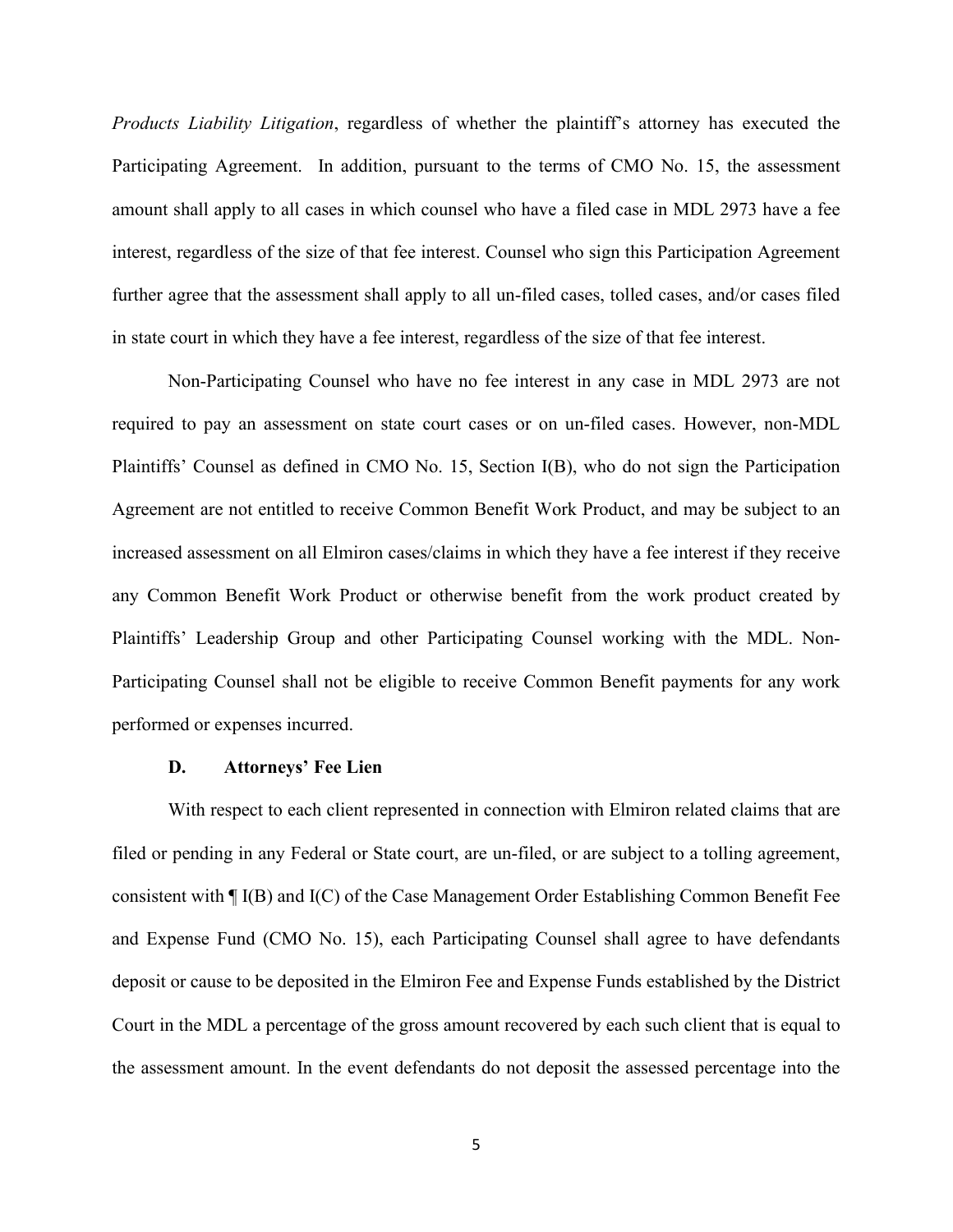Funds, Plaintiff and Plaintiff's Participating Counsel shall deposit or cause to be deposited in the Elmiron Fee and Expense Funds established by the District Court in the MDL a percentage of the gross amount recovered by each such client that is equal to the assessment amount. Participating Counsel, on behalf of themselves, their affiliated counsel, and their clients, hereby grant and convey to Plaintiffs' Leadership Group a lien upon and/or a security interest in any fee (a) generated as a result of any recovery by any client who they represent in connection with any Elmiron-induced injury and Elmiron marketing and sales practices claims and (b) they have any interest in, to the full extent permitted by law, in order to secure payment in accordance with the provisions of this Agreement. Participating Counsel will undertake all actions and execute all documents that are reasonably necessary to effectuate and/or perfect this lien and/or security interest.

## **E. Attorney-Client Contracts**

Both the Plaintiffs' Leadership Group and Participating Counsel recognize the importance of individual cases and the relationship between case-specific clients and their attorneys. Regardless of the type of settlement or conclusion eventually made in either state or federal cases, Plaintiffs' Leadership Group will recommend to the MDL Court that appropriate consideration will be given to individual case contracts between attorneys and their clients.

# **III. COMMON BENEFIT EXPENSES**

### **A. Qualified Expenses Eligible for Reimbursement**

In order to be eligible for reimbursement of common benefit expenses, said expenses must be: (a) for the common benefit; (b) appropriately authorized<sup>[1](#page-20-0)</sup> and timely submitted; (c) within the

<span id="page-20-0"></span><sup>1</sup> For the purposes of this Participation Agreement, "authorized" or "approved" in terms of common benefit expenses and common benefit work shall mean authorized and approved by a Plaintiffs' Co-Lead Counsel or the Plaintiffs' Executive Committee or those individuals appointed by a Plaintiffs' Co-Lead Counsel to authorize or approve common benefit work.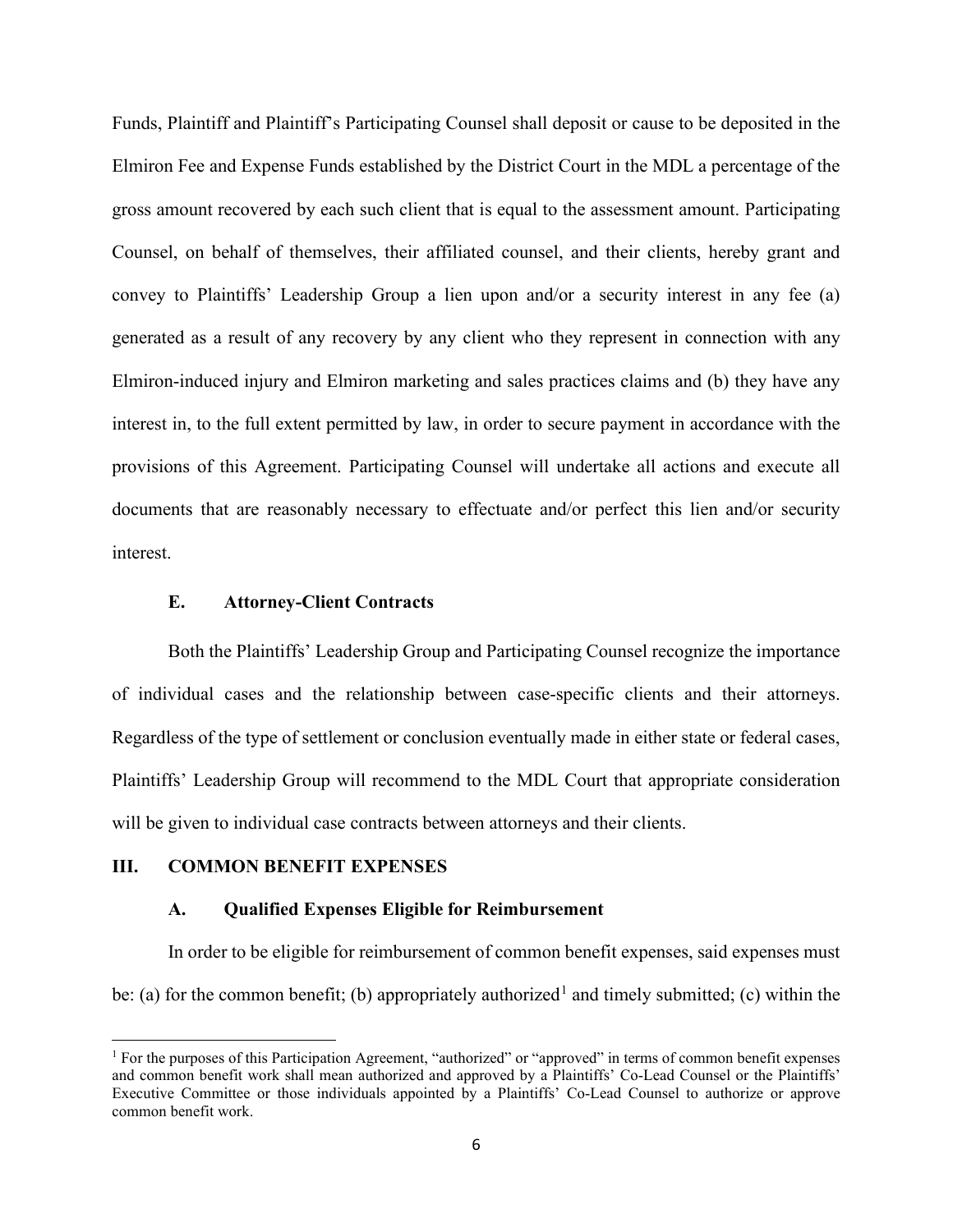defined limitations set forth in this Participation Agreement and CMO No. 15; and (d) verified by a partner or shareholder in the submitting law firm or by a member of the Court-Appointed Elmiron PSC if said member is not a partner or shareholder in the submitting firm.

## **B. Authorization and Submission of Expenses**

Participating Counsel must submit expenses consistent with the Common Benefit Order. Expenses incurred on matters common to all claimants in MDL 2973 and authorized (as that term is defined in footnote 1 may be submitted for reimbursement.

### **C. Verification**

The forms detailing expenses shall be certified by a senior partner in each firm or PSC member him or herself, and such certification should attest to the accuracy of the submissions. Attorneys shall keep receipts for all expenses. Credit card receipts are an appropriate form of verification if accompanied by a declaration from counsel that work was performed and paid for the common benefit.

Cost records shall be submitted electronically on a monthly basis to the following email address:  $\frac{elimiron.time.expense@douglasandlondon.com}{e}$  as directed by CMO No. 15. Untimely submission of Cost records may result in a waiver of said costs. Unsubstantiated costs may be disallowed, as recommended by any Fee Committee or ultimately a Special Master or Court.

### **IV. COMMON BENEFIT WORK**

#### **A. Common Benefit Work Eligible for Reimbursement**

In order to be eligible for reimbursement, time expended must be: (a) for the common benefit; (b) appropriately authorized (*see* footnote 1 s*upra*); (c) timely submitted; and (d) verified by a partner or shareholder in the submitting law firm or by a member of the Court-Appointed Elmiron PSC if said member is not a partner or shareholder in the submitting firm. Moreover, if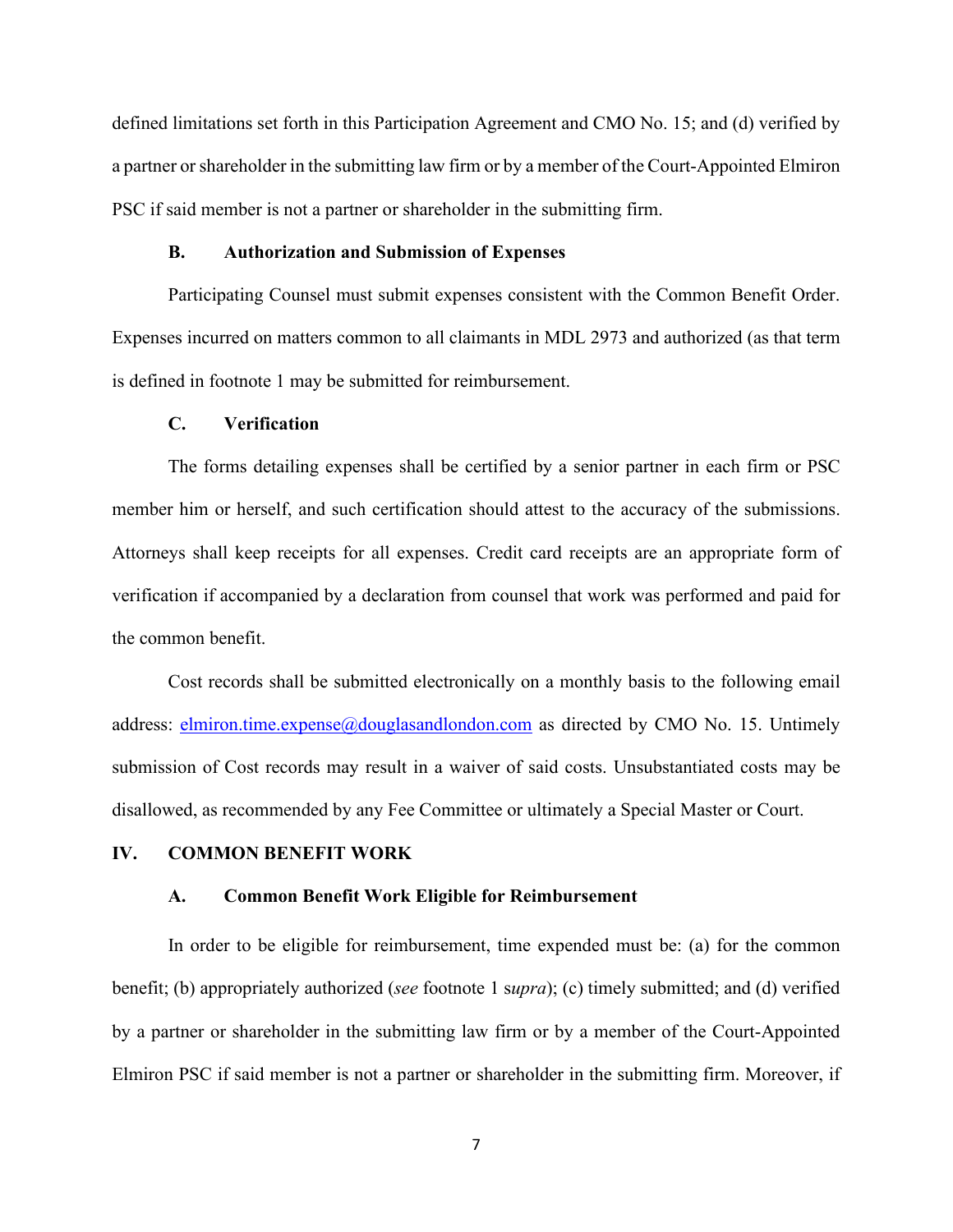counsel is a member of the Plaintiffs' Steering Committee and fails to timely submit capital contributions as may be requested by Co-Lead Counsel throughout this litigation, such counsel and members of his/her firm shall not be allowed to submit common benefit time or expenses for reimbursement.

# **B. Non-Sharing of Common Benefit Work with Non-Participating Counsel**

Participating Counsel are prohibited from sharing Common Benefit Work Product with Non-Participating Counsel, as defined herein.

#### **C. Authorization**

Time spent on matters common to all claimants in the MDL must be assigned by a Plaintiffs' Co-Lead Counsel or the Plaintiffs' Executive Committee to be eligible for consideration as common benefit time. No time spent on developing or processing individual issues in any case for an individual client (claimant) will be considered or should be submitted; nor should time spent on unauthorized work be submitted for consideration.

#### (**1) Examples of Authorized and Unauthorized Work:**

a. Depositions of corporate witnesses: Any attorney not designated as one of the authorized questioners or otherwise authorized to attend a deposition on behalf of the PSC shall not be eligible to submit time or expenses for preparing for or attending such deposition, as such attendance is deemed to be on behalf of that attorney's individual clients. Additionally, while the counsel appointed as one of the authorized questioners may utilize other lawyers and/or staff in his/her firm to prepare for the deposition in the event that he/she elects to bring other people from his/her firm to attend the deposition, only the time and expenses for the appointed questioner and one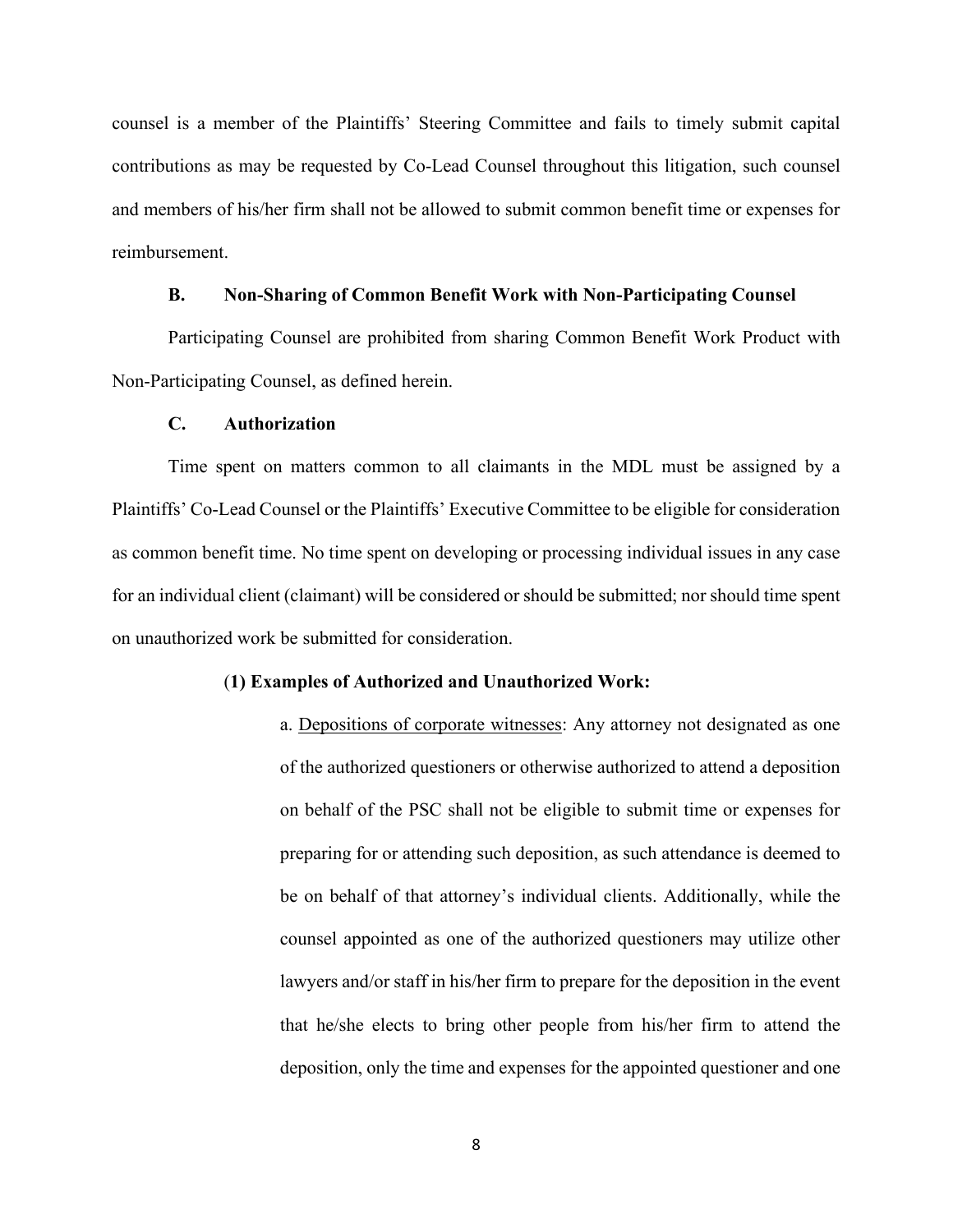other person from his/her firm shall be considered for common benefit, the time and travel of all other people from his/her firm should not be submitted and will not be considered for common benefit reimbursement or fees;

b. Periodic PSC, MDL, or Full-Committee Conference Calls and Meetings: Such calls and meetings are held so that individual attorneys are kept up-todate on the status of the litigation, therefore participation by listening to such calls is not common benefit work. Each attorney has an obligation to stay informed about the litigation so that they can best represent their clients, and that is a reason to participate in such calls and meetings. Only the attorneys designated by Plaintiffs' Co-Lead Counsel to run those calls are working for the common benefit by keeping other lawyers informed and educated about the case, and only their time will be considered common benefit time. Nothing in this paragraph shall be construed to prevent members of the PSC from submitting common benefit time for participation in PSC communications that are germaine to all members of the PSC and are necessary to fulfill their PSC obligations;

c. Periodic Status Conferences: Periodic status conferences are held so that the litigation continues to move forward and legal issues are resolved with the Court. Individual attorneys are free to attend any status conference held in open court in order to keep up-to-date on the status of the litigation, but participation by attending and listening to such conferences is not common benefit work. Each attorney has an obligation to stay informed about the litigation so that they can best represent their clients. Mere attendance at a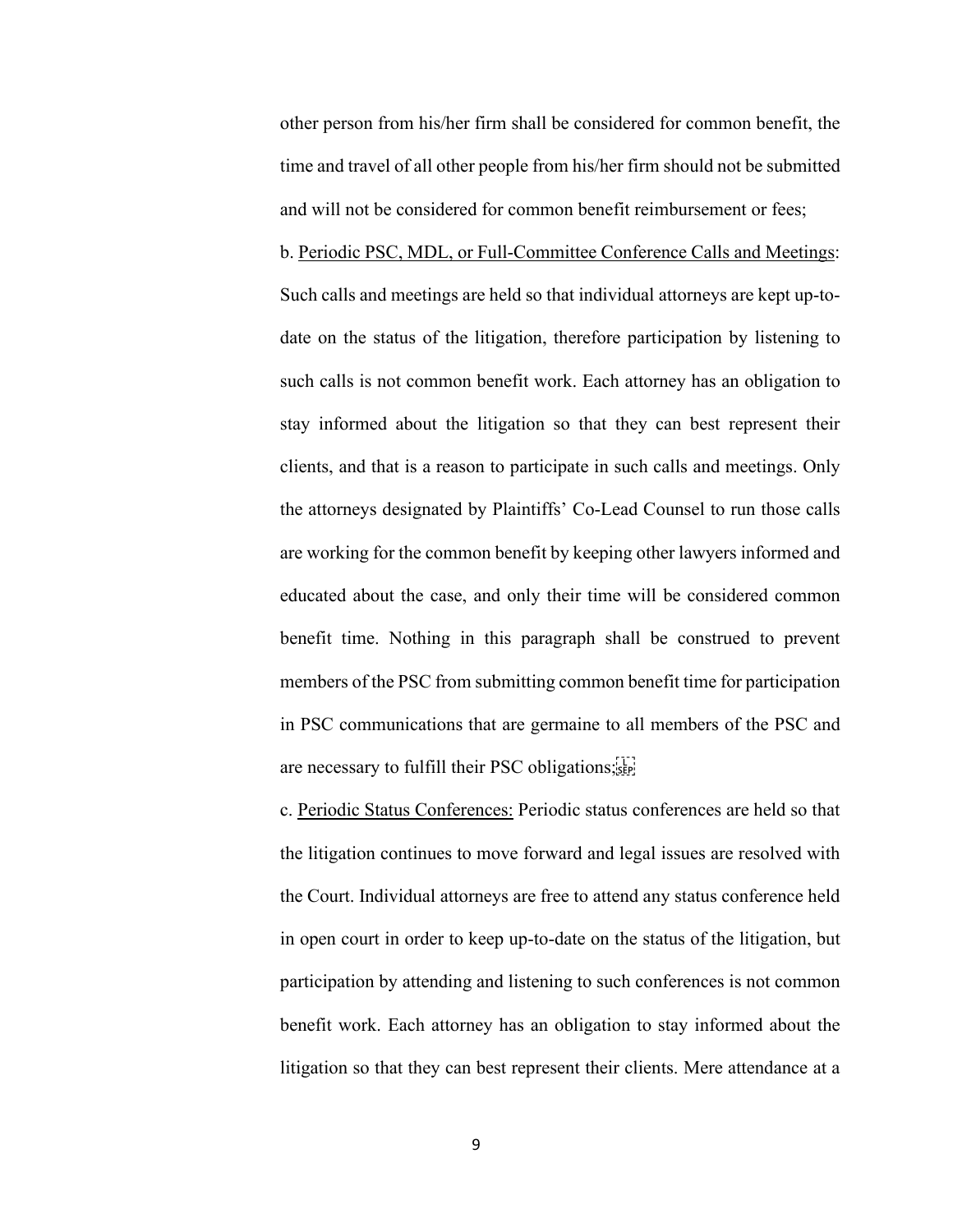status conference will not be considered a common benefit expense or common benefit time, nor shall particpation in such status conferences via telephone be considered common benefit time. The attorneys designated by Co- Lead Counsel to address issues that will be raised at a given status conference or requested by Co-Lead Counsel to be present at a status conference are working for the common benefit and their time will be considered common benefit time;

d. Identification and Work Up of Experts: If a Participating Attorney travels to and retains an expert without the knowledge and approval of the Co-Lead Counsel, the MDL may not need or use that expert, and the associated time and expense may not be considered common benefit expenses/work, and therefore may not be compensable;

e. Attendance at Various Seminars: Attendance at a seminar that has as an agenda item about the Elmiron litigation is not common benefit work  $\sum_{s \in P}$  or a common benefit expense;

f. Document Review: In the MDL, only document review specifically assigned to an attorney and authorized by Plaintiffs' Co-Lead Counsel or the Plaintiffs' Executive Committee will be considered common benefit work. If an attorney elects to review documents that have not been assigned to that attorney by Plaintiffs' Co-Lead Counsel, that review is not considered common benefit work;

g. Review of Pleadings and Orders: Each attorney has an obligation to stay informed about the litigation so that they can best represent their clients,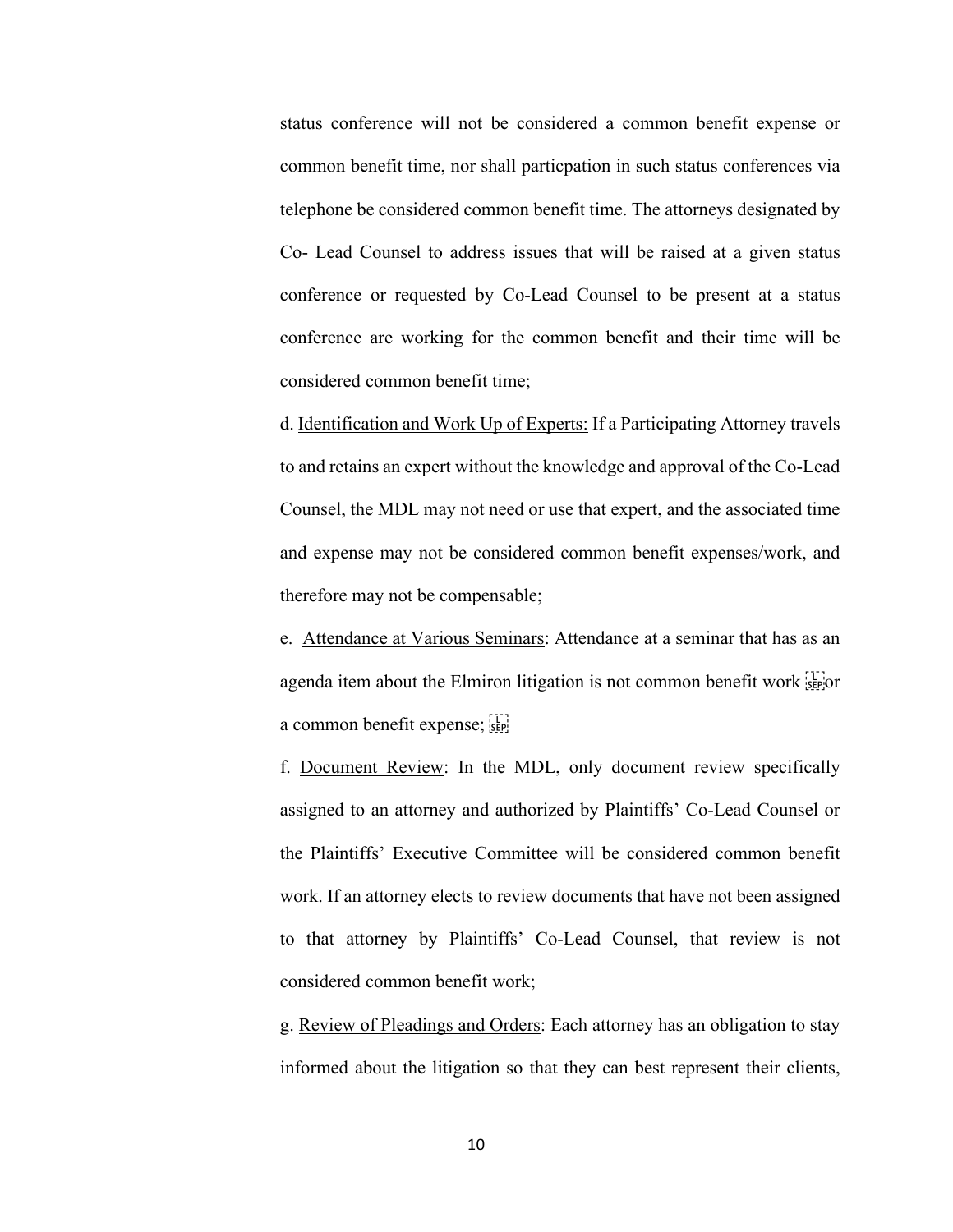and review of pleadings and orders is part of that obligation. Only those attorneys designated by Plaintiffs' Co-Lead Counsel or the Plaintiffs' Executive Committee to review and summarize those pleadings or orders for the MDL are working for the common benefit, and their time will be considered common benefit time. All other counsel are reviewing those pleadings and orders for their own benefit and the benefit of their own clients, and the review is not considered common benefit work. Nothing in this paragraph shall be construed to prevent members of the PSC from submitting common benefit time for reviewing orders that are germaine to all members of the PSC and review of which is necessary to fulfill their PSC obligations;

h. Review of Discovery Responses: Each attorney has an obligation to stay informed about the litigation so that they can best represent their clients, and that is a reason to review discovery responses served in this litigation. Only those attorneys designated by a Plaintiffs' Co-Lead Counsel or the Plaintiffs' Executive Committee, to review and summarize discovery responses for the MDL are working for the common benefit, and their time will be considered common benefit time. All other counsel are reviewing those discovery responses for their own benefit and the benefit of their own clients, and the review is not considered common benefit work;

i. Bellwether Trials: While the work-up of individual cases is not considered common benefit work, in the event that a case is selected as part of an approved bellwether trial process in the MDL or a cooperating state court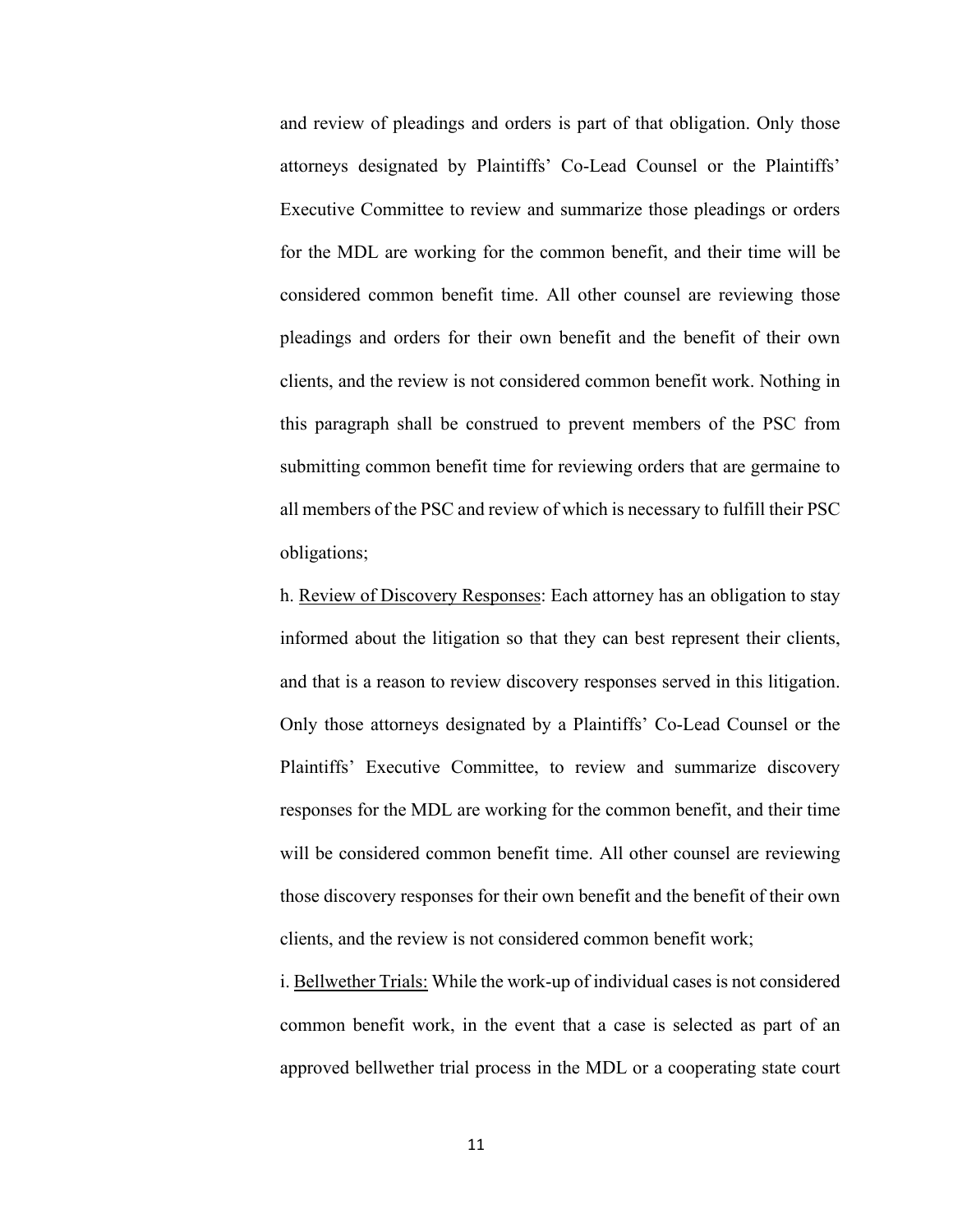jurisdiction, the time and expenses in trying the case (including work performed as part of the approved bellwether process) may be considered common benefit work at the discretion of Co-Lead Counsel to the extent it complies with the other provisions of this Order and Participation Agreement;

j. Duplicative Billing: Having multiple attorneys within one firm bill for duplicative work will be a fact to be considered by any Fee Committee (which will likely be appointed at a future and appropriate time) and may not be compensated and should not be submitted. Law firms are free to staff cases any way they deem appropriate for their law firm, however, the MDL will not compensate one law firm for duplicative billing. This paragraph is not intended to prevent, by way of example, having one lawyer create the first draft of a brief and another lawyer review and edit the brief, nor does this paragraph prevent having multiple attorneys within one firm assist the questioning attorney get ready for a deposition.

### **D. Time Keeping and Submission of Time Records**

All time must be accurately and contemporaneously maintained. Participating Counsel shall keep a daily record of time spent in connection with common benefit work on this litigation, indicating with specificity the hours, location, and particular activity (such as "conducted deposition of John Doe"). Time entries that are not sufficiently detailed may not be considered for common benefit payments. All common benefit work time for each firm shall be maintained in tenth-of-an-hour increments. Time submissions are subject to audit.

These guidelines are intended for all activities performed and expenses incurred by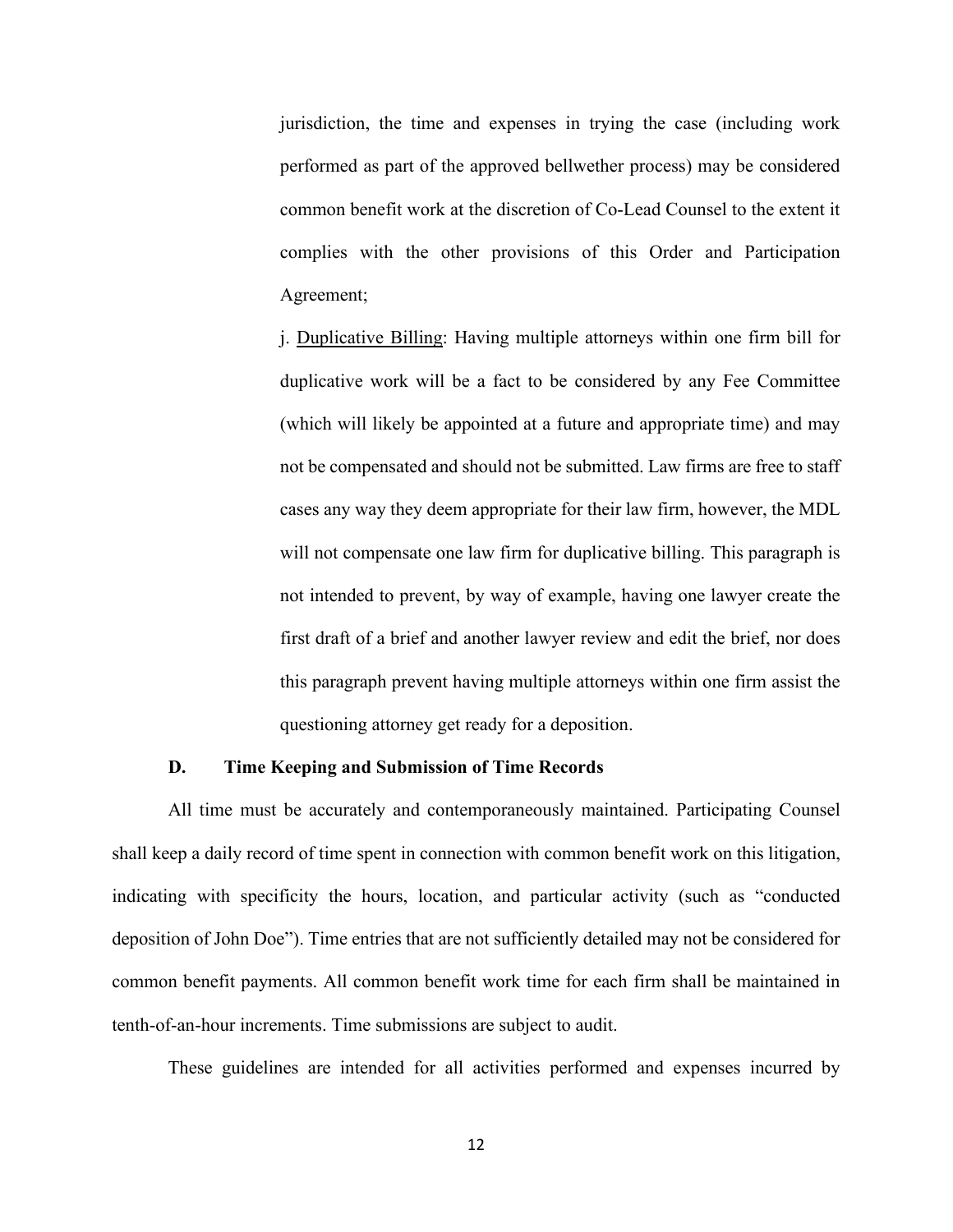Participating Counsel in MDL 2973:

1. All time submissions must be incurred only for work authorized under this Participation Agreement;

2. All time submissions must be made on the forms provided by the Plaintiffs' Executive Committee;

3. Time and expense submissions are to be made on the  $30<sup>th</sup>$  of each month, beginning on August 30, 2021. Each submission should contain all time and expenses incurred during the calendar month prior to the submission date (*i.e*., the September 30, 2021 submission should include all time and expenses incurred during the month of August 2021), though the first submission should include all time and expenses incurred through July 30, 2021. All time and expense submissions should be accompanied by contemporaneous records and verified by a partner or shareholder in the submitting firm or by a member of the Court-Appointed Elmiron PSC if said member is not a partner or shareholder in the submitting firm. Submissions of time and expense made after the 30th day of the month following the month in which the time or expense were incurred may be rejected. Only time and expense incurred after the entry of CMO No. 3 by the MDL Court appointing Plaintiffs' Leadership on January 22, 2021 shall be submitted and considered for common benefit consideration, except that time and expense incurred by those appointed as interim liaison counsel by Judge Martinotti prior to the formation of this MDL and who incurred common benefit costs and time up to and until Plaintiff's Leadership was appointed may submit time and expenses incurred for the common benefit of the litigation. In addition, each firm that makes a common benefit time and/or cost submission for a given month shall also be required to submit a brief summary (no more than 2 or 3 sentences)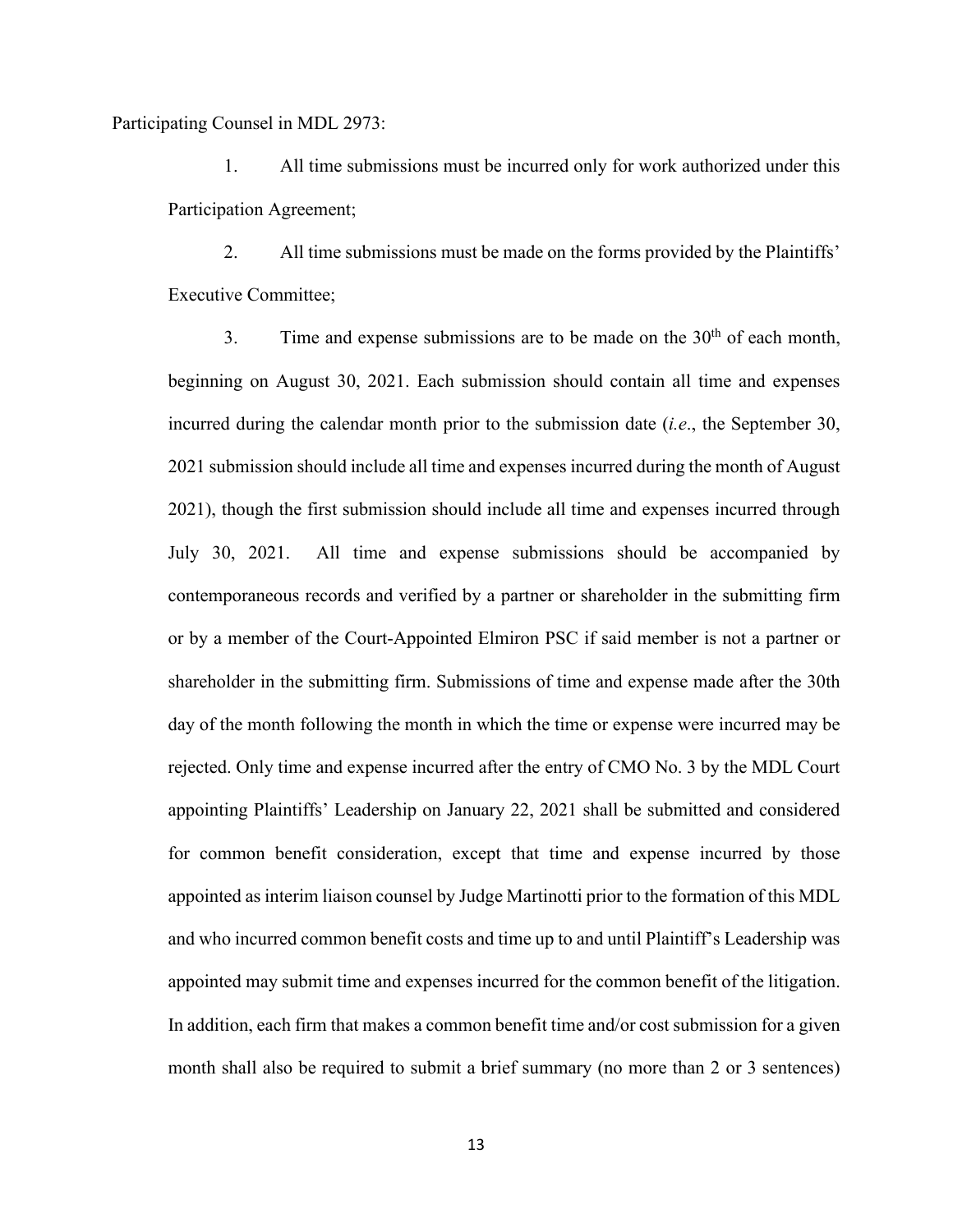summarizing the contribution that each time keeper from that law firm made toward the common benefit and advancement of the litigation. Moreover, only that time and those expenses incurred for the common benefit of all cases, consistent with the terms of the Common Benefit Order and this Participation Agreement, shall be considered.

4. All time and expense submissions must be electronically sent in the designated form to the attention of elmiron.time.expense@douglasandlondon.com so they can be reviewed, compiled, and submitted to the Court at the appropriate time.

5. Failure to provide submissions in a timely manner may result in a waiver of attorney fees and expenses claimed for the time period that is the subject of the submission. Failure to submit time and expense records **in electronic (searchable) format** on the Excel forms approved by Plaintiffs' Co-Lead Counsel, or any other method approved by Plaintiffs' Co-Lead Counsel, may result in a deficiency, after which the submitting firm must cure the deficient submission. Absent prior approval from Plaintiffs' Co-Lead Counsel or special circumstances, failure to cure the deficiency within the fifteen-day period shall result in (a) that month's submission being rejected, and (b) the submitting firm waiving compensation for the time and expenses submitted that month. Upon a determination by Plaintiffs' Co-Lead Counsel that a Participating Law Firm repeatedly fails to comply with the requirement to timely submit time and expense records in the required format, that Participating Law Firm may be barred from performing future common benefit work.

6. Time spent compiling the data for the time and expense submissions is not considered common benefit time.

7. Common benefit work shall only be performed by employees of the law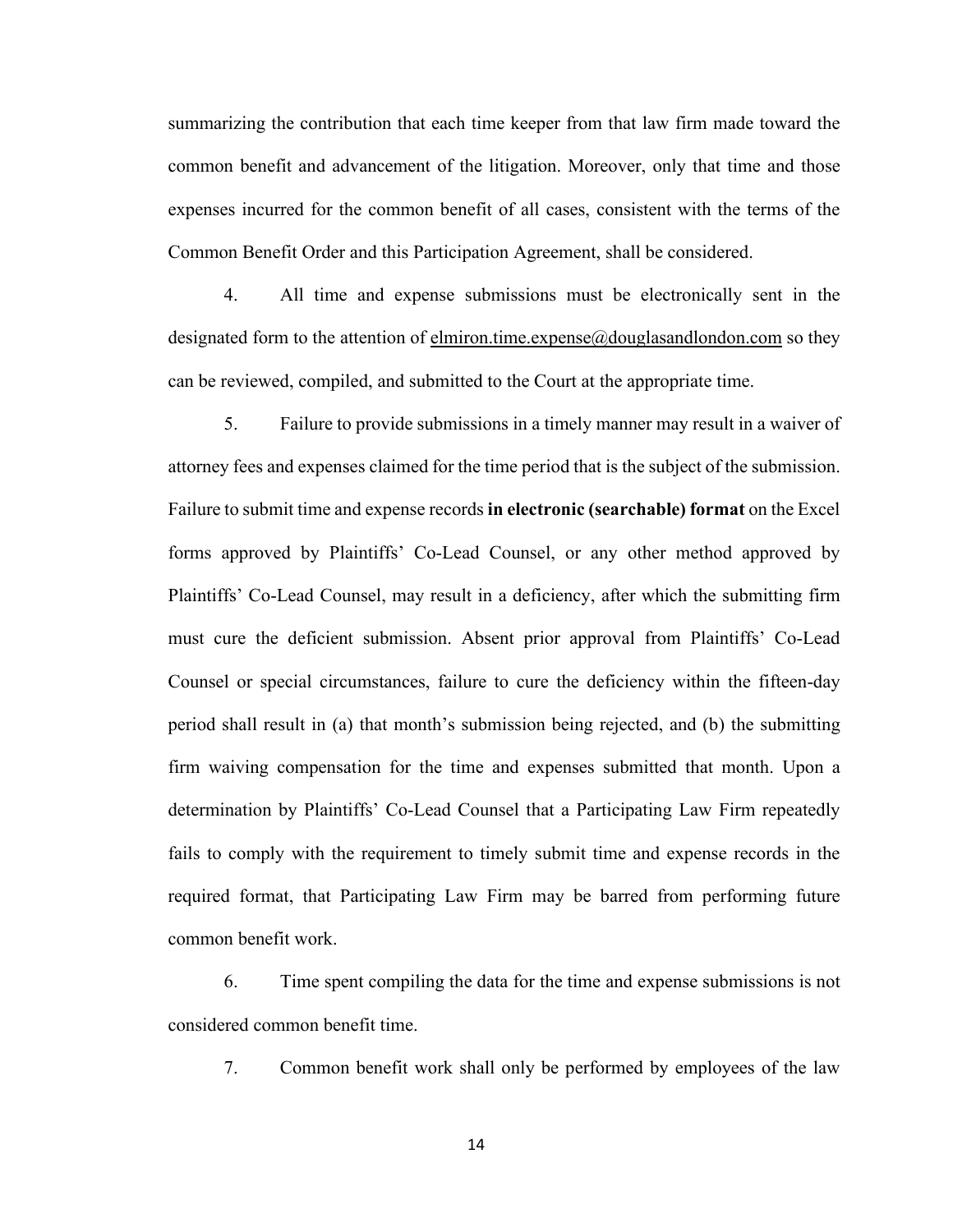firm submitting time and/or expenses, unless prior written consent of Co-Lead Counsel is obtained. Absent prior written consent of Co-Lead Counsel, time and/or expenses by contract attorneys will not be compensated or reimbursed.

8. The undersigned Participating Counsel understands, acknowledges and agrees that there is no guaranty that all of the time submitted by his or her law firm will be compensated and that the hourly rate for the work that is compensated is not guaranteed (*e.g*., that the Common Benefit Fee Committee may award different hourly rates for different work and for the same work performed by different attorneys or law firms). The undersigned also understands, acknowledges, and agrees that all hours are not going to be viewed equally and awarded at the same rate (*e.g.*, document review time and deposition/trial time may not be treated and awarded at the same rate).

## **E. Distribution of Fees**

1. No Individual Right to the Funds: No party or attorney has any individual right to any common benefit funds except to the extent directed by Order of the MDL Court. Common benefit funds will not constitute the property of any party or attorney or be subject to garnishment or attachment for the debts of any party or attorney except when and as directed by court order. These limitations do not preclude a party or attorney from transferring, assigning, or creating a security interest in potential disbursements from the fund if permitted by applicable state laws and if subject to the conditions and contingencies of this Agreement.

2. Court Approval: The amounts deposited in the Elmiron Fee and Expense Funds shall be available for distribution to attorneys who have performed professional services or incurred expenses for the common benefit. The MDL Court retains jurisdiction

15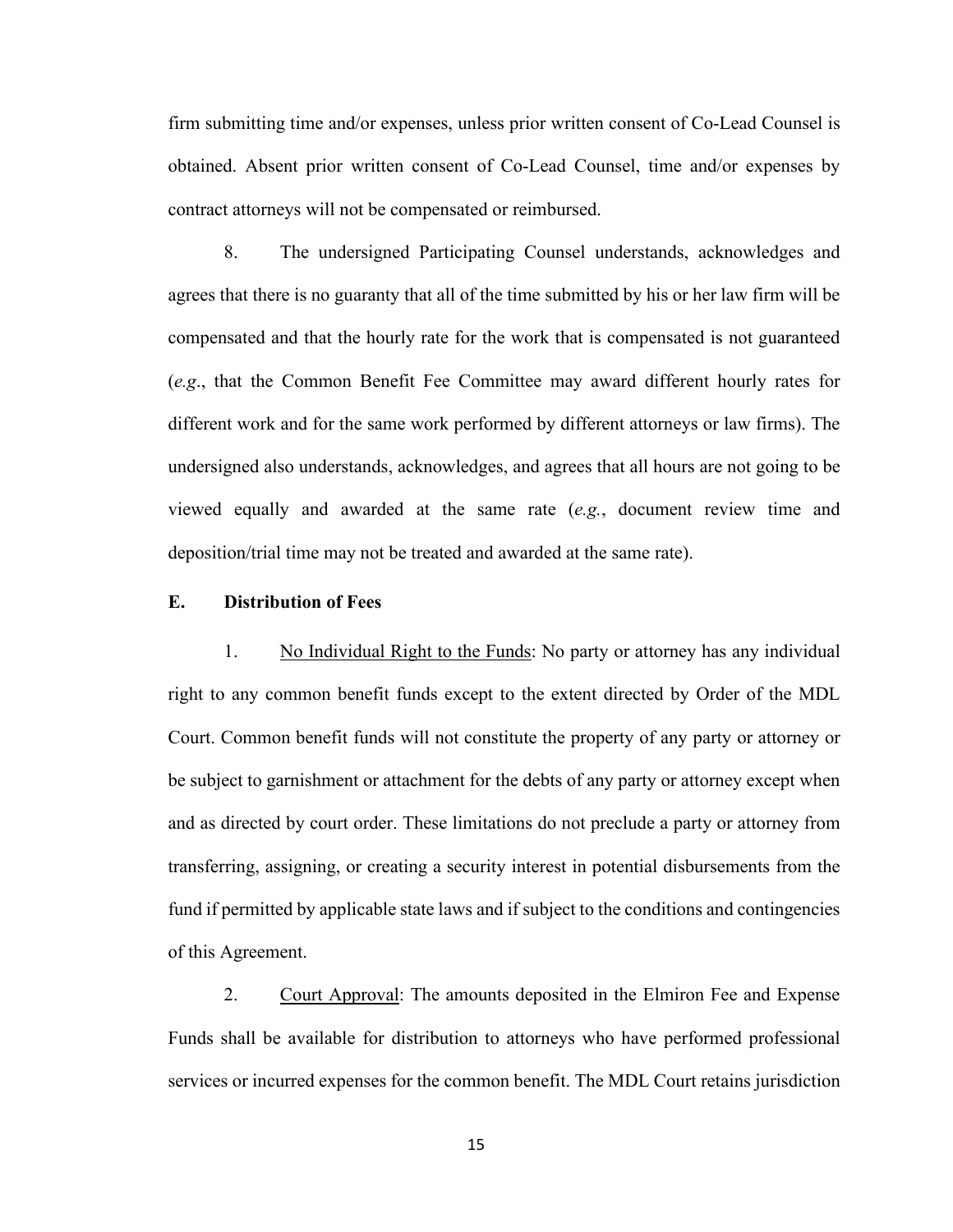over any common benefit award. The undersigned Participating Counsel, on behalf of themselves, their affiliated counsel, and their clients, hereby consents to the jurisdiction of the MDL Court in connection with any common benefit award. Any decision by the District Court (Judge Martinotti) regarding the award of common benefit fees and/or expenses shall be final, binding, and non-appealable,

3. Each Participating Counsel who does common benefit work has the right to present their claim(s) for compensation and reimbursement prior to any recommendation to the Court. It is expected that due consideration of payment of common benefit fees and expenses will be given to the recommendation of Plaintiffs' Common Benefit Fee Committee by the MDL Court and/or any Special Master.

I cannot a lawyer executing the Agreement l hereby represent to the Plaintiffs' Leadership Group that I have the authority to execute this Agreement on behalf of my law firm and have the authority to bind my law firm to the terms of this Agreement.

#### Choose One:

I \_\_\_\_\_\_\_\_\_\_\_\_\_\_\_\_\_\_\_\_\_\_\_ [name of lawyer executing the Agreement] hereby certify that my law firm is a MDL Plaintiffs' Counsel as defined in CMO \_\_\_\_, Section \_\_\_\_ and is subject to an assessment for fees and costs as outlined herein.

I \_\_\_\_\_\_\_\_\_\_\_\_\_\_\_\_\_\_\_\_\_\_\_ [name of lawyer executing the Agreement] hereby certify that my law firm is a participating non-MDL Plaintiffs' Counsel as defined in CMO \_\_\_, Section \_\_\_\_, and is an early participant and is subject to an assessment for fees and costs as outlined herein.